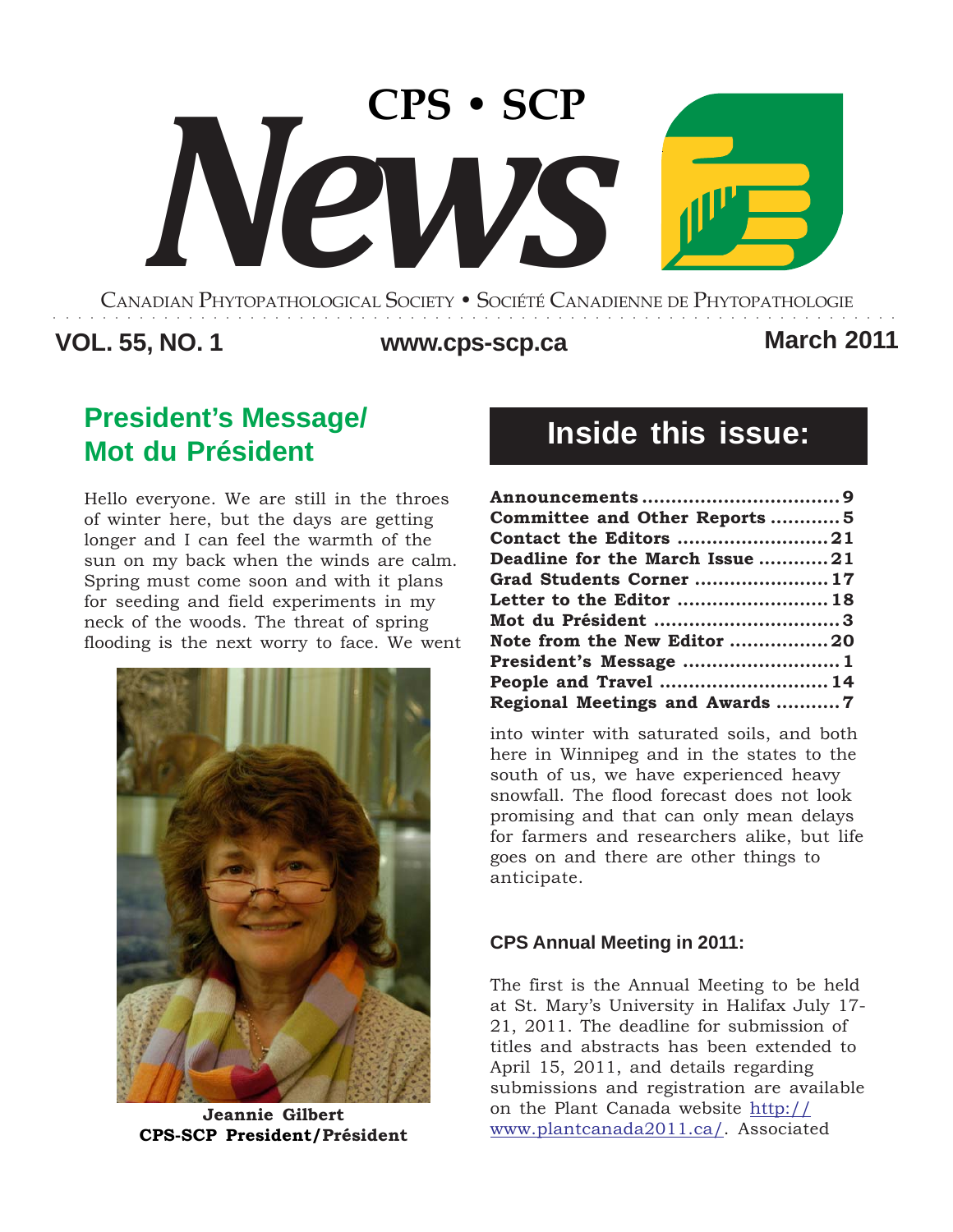with the meeting are several awards offered by the society that recognise individuals for outstanding research, or for their service to the society. Several travel awards are available for students to help them attend the meetings. The deadline for receiving nominations for awards is May 1, 2011. As this meeting involves the activities of all six plant-related societies in Canada, it promises to be an especially interesting and stimulating meeting. Information both about the meeting and the awards available can be found in this newsletter.

#### **Environment Canada - New Substances Notification Regulations (NSNR)**

An important item that will no doubt be discussed in Halifax is the implementation of Environment Canada's regulations, passed in 1999, on the import and manufacture of living organisms. They are referred to as new substances notification regulations (NSNR). Do not be fooled…'new' refers to any substance that is not on the Domestic Substances List (DSL) which was compiled between 1984 and 1986. The list of microorganisms includes *Bacillus, Trichoderma, Aspergillus*, spp. and several others, but each entry is followed by a specific isolate identifier. A notification appears to be required for each isolate used, and for any request for import of a microorganism or 'manufacture' (i.e. increase of an organism in the laboratory for application in field disease nurseries, for example), an application or notification must be submitted. Kelly Turkington has taken the lead on investigating just what this might mean for pathologists working in Canada. The current notification form/ package is onerous, requiring several weeks on the part of the researcher making the request and lengthy turnaround times for EC to respond. We already have learned of wasted time and effort because the import of an organism was either delayed because of all the paper work, or outright denied. The reason we are being subjected to these changes is because the regulations are legal requirements under CEPA 1999, but little, if any consultation with plant pathologists was done at the time the regulations were brought into effect. They were swept in with the regulations concerning plants with novel traits (PNTs).

The rationale provided is as follows:

*The NSNR are a result of public policy that requires the government to implement a program that necessitates a risk assessment be conducted before a new substance is released into the environment. Potential adverse effects of the new substance on the environment and human health must be evaluated and, if necessary, action taken to manage any identified risk.*

It is evident to rational people that the vast majority of organisms we work with are endemic to Canada, and the small amounts of inocula applied in field nurseries are not going to effectively change the levels of those organisms. It is probably true to say that the activities of pathologists in evaluating breeding materials have reduced the overall amount of inoculum. Because of the resistance in our crops to diseases caused by smuts, bunts, rusts, and other foliar or soil-borne pathogens, it is rare now to see the spore clouds which were previously a common sight at harvest time. It is the work of pathologists that has helped breeders develop resistant lines. Certain groups, such as Crop Life Canada are attempting to alter the notification package so that it is less onerous and time-consuming to fill in. Interesting times ahead… More information about the NSNR is available at: http://www.ec.gc.ca/ subsnouvellesnewsubs/ default.asp?lang=En&n=ED6ABB02-1.

#### **CPS Committees and AGM:**

Several committees are already active, while others will soon be preparing for Halifax. The Nominations Committee will be searching for a new vice-president to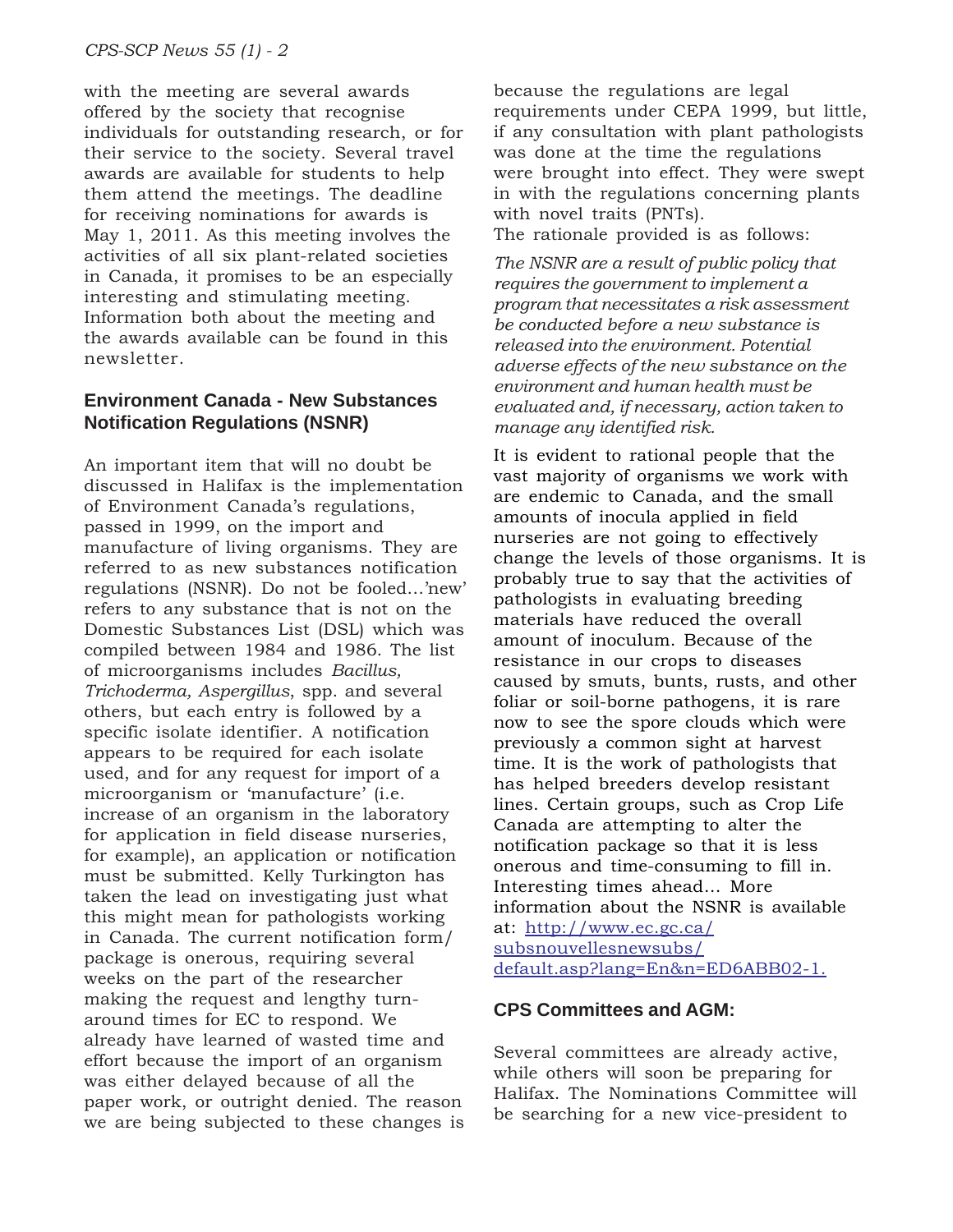enter the four-year presidential stream, and checking on the terms of other positions on the executive. If you are willing to let your name stand or know of others, contact the Chair, Richard Belanger. A term on the executive provides an intimate perspective on the

strength, due in great measure to the dedication of the members who volunteer

Strategic Committee has been active and an *ad hoc* committee, chaired by Mary Leggett has examined, and will suggest changes to some of our bylaws. These will be sent for perusal to all members prior to

specific out-dated details from the bylaws will facilitate decisions of a minor nature that the executive cannot make at the moment because of the way the bylaws are written. While on the subject, this is a gentle reminder to all committee chairs

should be submitted to Coreen Franke by

 $\bigotimes$ 

their time and energy. The work of several of our committees will be highlighted at the next AGM. The

the meeting so that they can be discussed in Halifax. The removal of

that reports on the year's activities

May 18, for publication in the next

I look forward to meeting you all in Halifax. Until then, Good Luck with all your research activities be they in field or

newsletter prior to the AGM.

lab (with flood or NSNR).

workings of our society. I have a healthy respect for the way in which our society continues to grow in

*"I have a healthy respect for the way in which our society continues to grow in strength, due in great measure to the dedication of the members who volunteer their time and energy."*

de pays, ce sera de nouveau le temps des semis et des expériences sur le terrain. Mais nous devons avant tout

faire face à la menace des inondations printanières. Lorsque l'hiver a débuté, les sols étaient saturés d'eau et ici, à Winnipeg, ainsi que dans les États situés juste au sud de nous, les chutes de neige ont été particulièrement abondantes. La prévision de crue est inquiétante et cela signifie des retards autant pour les agriculteurs que pour les chercheurs, mais la vie continue et d'autres choses nous attendent.

#### **Réunion annuelle de la Société canadienne de phytopathologie**

La réunion annuelle se tiendra à l'Université St. Mary de Halifax, du 17 au 21 juillet 2011. La date limite pour soumettre les articles et les résumés a été reportée au 15 avril 2011, et l'information concernant les soumissions et l'enregistrement est disponible sur le site Web de Plant Canada (http:// www.plantcanada2011.ca). Dans le cadre de la réunion, plusieurs prix seront donnés par la Société canadienne de phytopathologie (SCP) à des chercheurs pour leurs travaux exceptionnels ou à ceux qui se sont distingués au service de la Société. Plusieurs bourses de voyage sont également offertes à des étudiants qui souhaiteraient assister à la réunion. La date limite pour les nominations pour les prix est le 1er mai 2011. Étant donné que

#### **Message du président**

Bonjour à tous! Ici, c'est encore l'hiver, mais les journées rallongent et je peux sentir la chaleur du soleil sur mon dos quand il ne vente pas. Le printemps arrivera bientôt et, avec lui, dans mon coin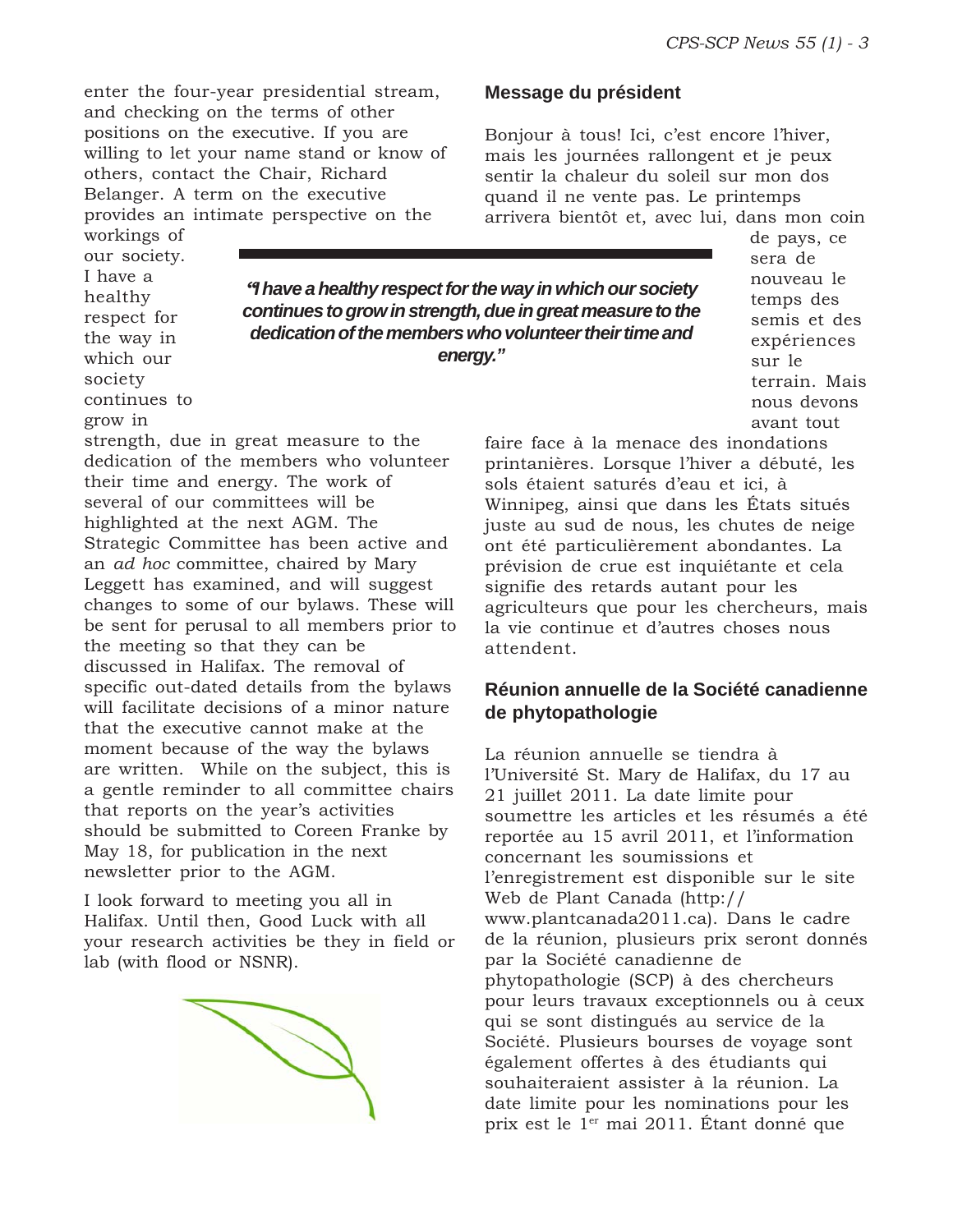cette réunion concerne les activités des six sociétés canadiennes qui traitent de végétaux, elle promet d'être particulièrement intéressante et stimulante. On peut trouver l'information concernant la réunion et les prix dans ce bulletin.

#### **Environnement Canada — Règlement sur les renseignements concernant les substances nouvelles (RRSN)**

Un sujet important, qui sera sans doute à l'ordre du jour de la réunion à Halifax, est la mise en œuvre du règlement d'Environnement Canada, adopté en 1999, concernant l'importation et la fabrication d'organismes vivants. Il s'agit du Règlement sur les renseignements concernant les substances nouvelles (RRSN). Ne soyez pas dupes… « nouvelles » concerne toute nouvelle substance qui n'apparaît pas sur la Liste intérieure des substances (LIS) qui a été dressée de 1984 à 1986. La liste de microorganismes inclut *Bacillus*, *Trichoderma*, *Aspergillus* spp. et plusieurs autres, mais chaque inscription est suivie d'un identifiant d'isolat spécifique. Une indication se rapportant à l'utilisation de chaque isolat et à chaque demande d'importation ou de « fabrication » d'un microorganisme (c'està-dire multiplication d'un organisme en laboratoire pour utilisation dans des champs, par exemple) semble être requise et doit être soumise. Kelly Turkington s'est donné comme tâche de découvrir ce que cela signifie exactement pour les pathologistes travaillant au Canada. Les formulaires actuels de déclaration, ou l'ensemble des procédures s'y rapportant, sont lourds, nécessitant plusieurs semaines de travail de la part du chercheur qui en fait la demande et un temps de traitement interminable pour Environnement Canada. Nous sommes déjà au courant du gaspillage de temps et d'énergie que cela implique parce que l'importation d'un organisme a été retardée à cause de toute la paperasserie administrative ou parce qu'elle a été

carrément refusée. La raison pour laquelle nous sommes soumis à ces changements découle du fait que les règlements sont des exigences juridiques en vertu de la Loi canadienne sur la protection de l'environnent (LCPE) de 1999, mais les phytopathologistes ont été peu, sinon aucunement, consultés quand les règlements sont entrés en vigueur. Ils ont été passés avec les règlements relatifs aux végétaux à caractère nouveau (VCN).

La raison fournie est la suivante : « Le RRSN découle de politiques publiques qui requièrent que le gouvernement mette en place un programme concernant l'évaluation des risques avant qu'une nouvelle substance soit relâchée dans l'environnement. Les effets néfastes possibles des nouvelles substances sur l'environnement et la santé humaine doivent être évalués et, si nécessaire, des actions doivent être prises pour gérer tout risque identifié. »

Il est évident pour les personnes raisonnables que la grande majorité des organismes avec lesquels nous travaillons sont endémiques du Canada, et que les faibles quantités d'inoculum utilisées en champs n'influenceront pas de façon notable le nombre de ces organismes. Il s'avère probablement que les évaluations que les pathologistes ont faites du matériel de sélection ont contribué à réduire les quantités d'inoculum utilisées. À cause de la résistance de nos cultures aux maladies causées par les charbons, les caries, les rouilles et les autres agents pathogènes foliaires ou terricoles, il est rare que, de nos jours, nous voyions les nuages de spores qui étaient fréquemment aperçus à une certaine époque durant les récoltes. C'est le travail des pathologistes qui a permis aux phytogénéticiens de développer des lignées résistantes. Certains groupes, comme CropLife Canada, tentent de faire modifier tous les formulaires de déclaration afin qu'ils soient moins lourds et qu'ils nécessitent moins de temps à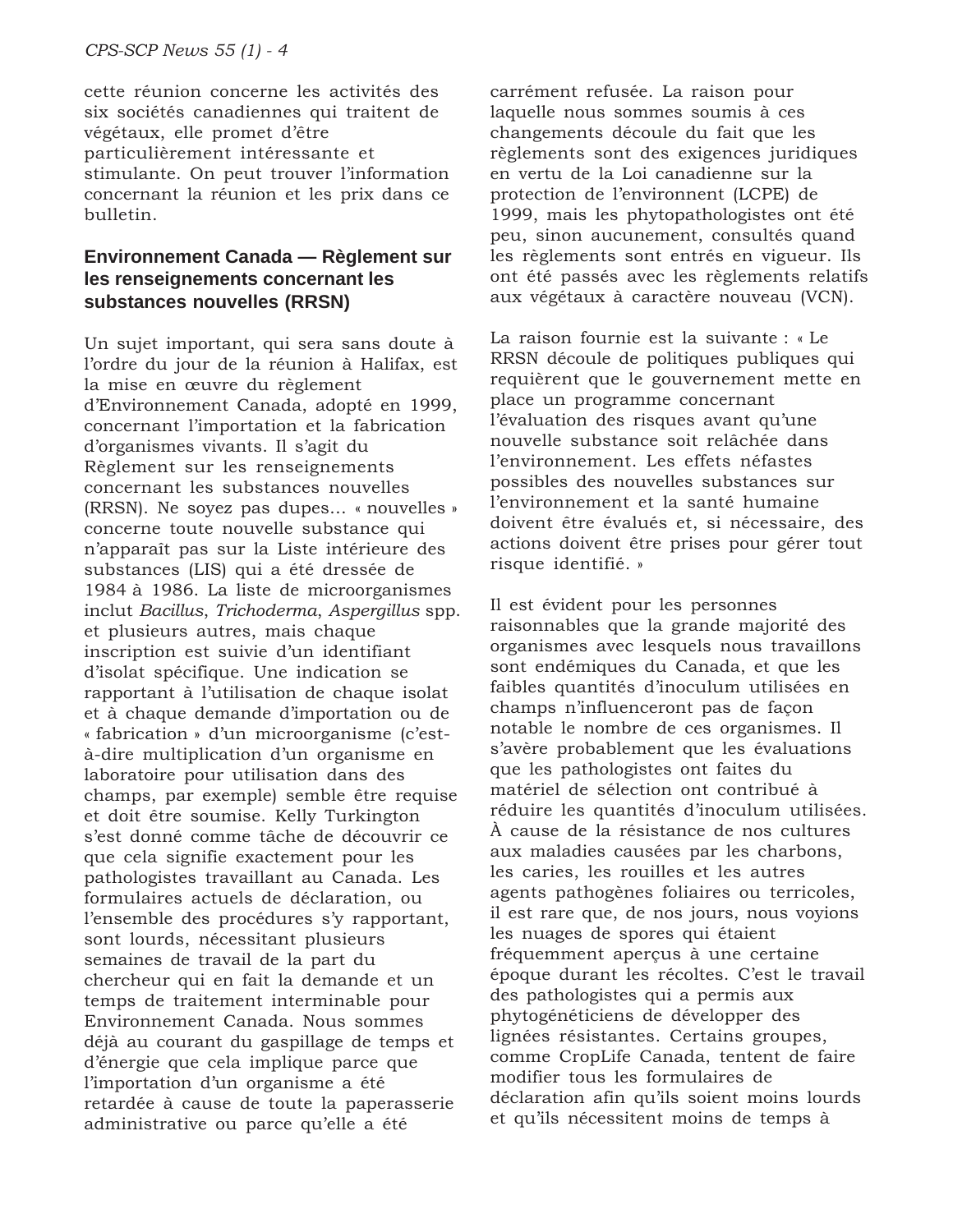remplir. D'heureux jours se pointent à l'horizon!...

Pour obtenir de plus amples renseignements concernant le RRSN, consulter le site suivant : http://www.ec.gc.ca/ subsnouvellesnewsubs/ default.asp?lang=En&n=ED6ABB02-1.

#### **Comités de la SCP et réunion générale annuelle**

Certains comités sont déjà à l'œuvre alors que d'autres entreront bientôt en action pour la réunion de Halifax. Le Comité des nominations sera à la recherche d'un

actuellement à cause du libellé des règlements. Puisqu'il est question de comités, ceci est un rappel amical qui s'adresse à tous les présidents : les rapports d'activité de l'année devraient être soumis à Coreen Franke au plus tard le 18 mai afin qu'ils soient publiés dans le prochain bulletin, avant la réunion générale annuelle.

C'est avec impatience que j'espère tous vous rencontrer à Halifax. D'ici là, je vous souhaite bonne chance dans toutes vos activités de recherche, au champ comme au labo (avec inondations ou RRSN)!

nouveau viceprésident pour un mandat de quatre ans, et vérifiera par le fait même les termes des

*"J'éprouve infiniment de respect pour la croissance continue de la SCP qui est due principalement à l'implication de ses membres qui y investissent temps et énergie."*

autres membres du conseil. Si un poste vous intéresse, ou si vous connaissez quelqu'un qui pourrait être intéressé, joignez le président, Richard Bélanger. Un mandat en tant que membre du conseil vous offre une perspective privilégiée sur le fonctionnement de notre Société. J'éprouve infiniment de respect pour la croissance continue de la SCP qui est due principalement à l'implication de ses membres qui y investissent temps et énergie. Le travail de plusieurs de nos comités sera souligné lors de la prochaine réunion générale. Le Comité stratégique a lui aussi été actif et un comité d'études, présidé par Mary Leggett, a examiné certains de nos règlements administratifs : certaines modifications seront suggérées. Celles-ci seront transmises à tous les membres à titre informatif, avant la réunion annuelle, afin que l'on puisse en discuter à Halifax. La suppression de détails superflus des règlements administratifs facilitera la prise de décisions mineures, ce que le conseil est incapable de faire

## **Committee and Other Reports**

#### **Canadian Phytopathological Society (CPS) Awards Nominations due by May 1, 2011**

Please take time to consider and discuss with your CPS colleagues worthy candidates for the awards listed below. Awards will be presented at the Plant Canada 2011 Meeting, Halifax, Nova Scotia, July 17-21, 2011. Nominations must be received by the CPS Awards Committee Chairperson by May 1, 2011. Nominations can be sent to Stephen Strelkov, CPS Awards Committee Chair, at stephen.strelkov@ualberta.ca

There are several types of awards sponsored by CPS. These Awards represent an important means of acknowledging the contributions of our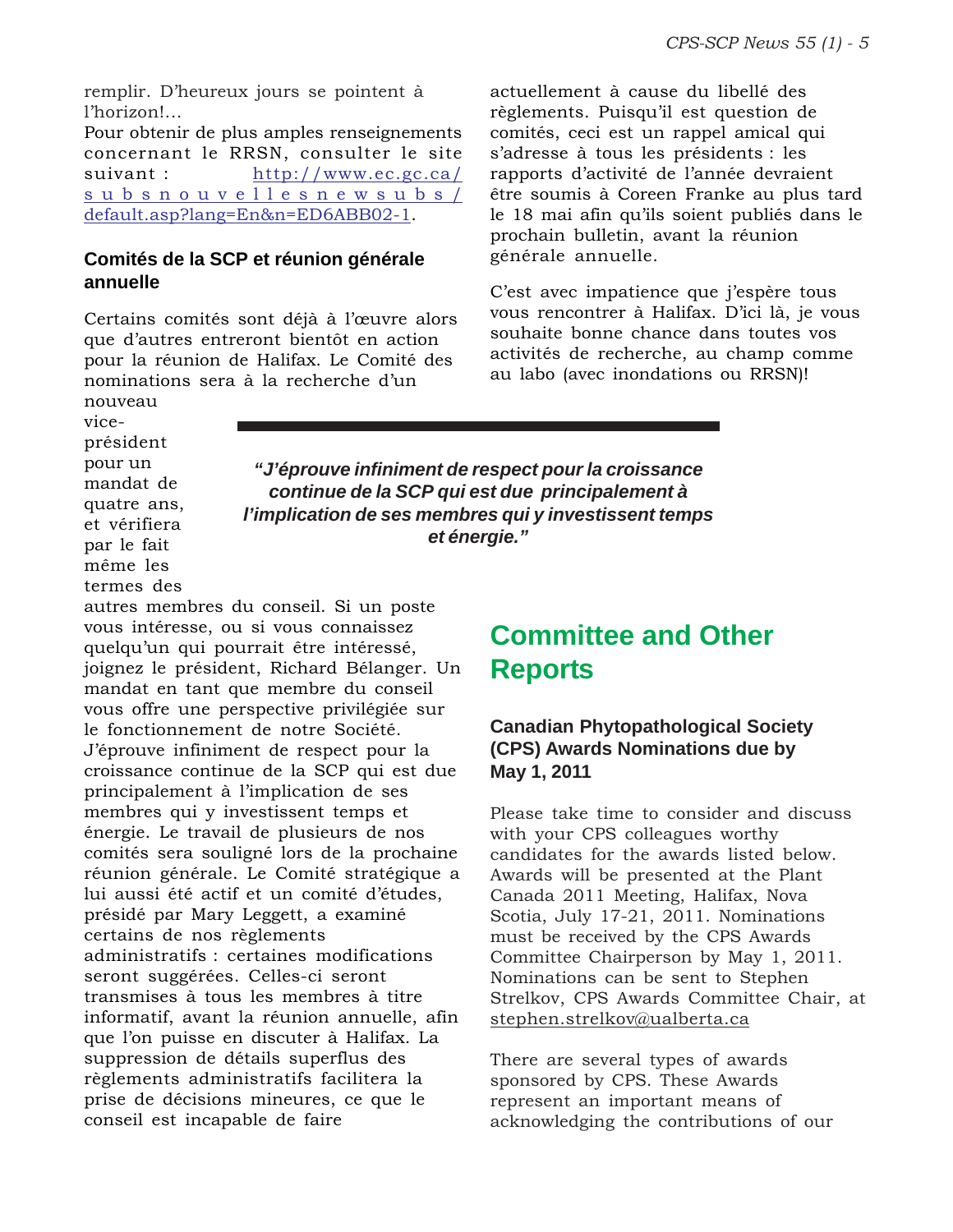members to our society, to the science of plant pathology and to the community in which we live.

#### **1. Honorary Member**

The nominee can be any person who has rendered eminent service to plant pathology and shall normally not be a member of the Society.

#### **2. Fellow**

Nominees shall be regular members of the Society who have rendered outstanding service to the Society and to the profession of plant pathology.

#### **3. Award for Outstanding Research**

This award is intended to recognize outstanding research in plant pathology in Canada. As the Society's most prestigious award, consideration is given to research involving new concepts, the discovery of new phenomena, or principles in plant pathology or novel application of existing principles.

#### **4. Outstanding Young Scientist Award**

The award is intended to recognize the contribution of a junior scientist, judged to have had a major impact on plant pathology in Canada.

#### **5. Graduate Student Travel Awards**

The purpose of these awards is to provide reimbursement to selected graduate students to attend the Annual Meeting of the CPS. A total of three travel awards are available annually, each valued at \$500 per student. Two of the travel awards are sponsored by the CPS and are known as the "CPS Graduate Student Travel Awards". An additional award, called the "T and F Student Travel Award" is sponsored by the publisher of the *Canadian Journal of Plant Pathology*, Taylor and Francis. Students need to submit only one application to be considered for both the T and F Student Travel Award and the CPS Graduate Student Travel Awards.

#### **6. Achievements in Plant Disease Management**

The award is intended to recognize the contributions by industry, or not-for-profit agencies, for innovative research, development of products and technologies, and/or transfer of information for the benefit of disease management in Canada.

#### **7. CPS Education Award**

An award to recognize the contributions by individuals or groups for the development of teaching resources that can be used by instructors in public schools or universities to illustrate and/or encourage the importance and (or) principles of plant pathology and related topic areas. Suitable resources could include, but are not limited to, videos, websites, software, experimental designs, new texts, posters depicting either educational material or specific scientific projects, or any articles of educational interest. Where possible, all resources should be designed to be made available through the CPS website or are publically available. All members of the public and CPS are eligible, including school students.

A full description of each award, criteria and guidelines on nominating a colleague for a CPS Award or for students to apply for the Graduate Student Travel Award can be found on the CPS Website at http://www.cps-scp.ca/awards.htm

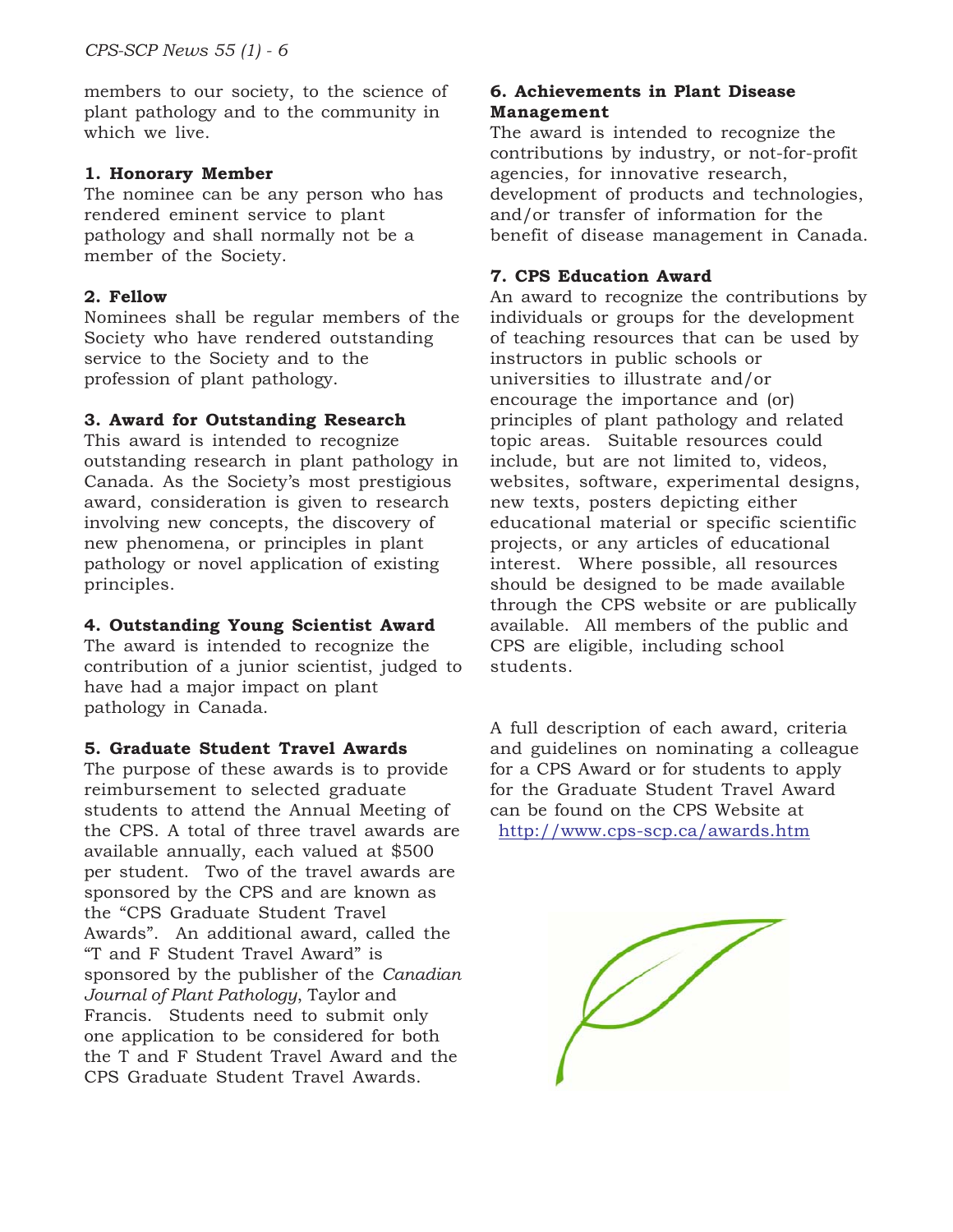## **Regional Meetings and Awards**

#### **Manitoba CPS Regional Meeting Report**

The 2010 Manitoba Regional Meeting of the Canadian Phytopathological Society was held on the 9th of December at the Cereal Research Centre, Agriculture and Agri-Food Canada in Winnipeg, Manitoba. Twenty-seven people attended the event.

Registration started at 8:30 am, with coffee and donuts. Disease updates were presented starting at 9:00 am, by Drs. Jim Menzies, Tom Fetch, Brent McCallum, Jeannie Gilbert, and Khalid Rashid. These covered diseases of different cereals including stem and leaf rusts, smuts, fusarium head blight (FHB), as well as diseases in sunflower and flax. Later on, Dr. Vikram Bisht joined the meeting and presented an overview of canola diseases in Manitoba, as well as potato and tomato late blight.

The student competition comprised four presentations:

- C. Amarasinghe, J.-H. Wang, Y.-C. Liao, and W.G.D. Fernando**. Difference in** *TRI13* **gene sequences between the 3-acetyldeoxynivalenol producing** *Fusarium graminearum* **chemotypes from Canada and China.**
- R. Li, E. Khafipour, D.O. Krause, and W.G.D. Fernando. **Assessment of bacterial communities that influence plant health in diverse cropping systems using high throughput 454 pyrosequencing.**
- H. Derksen, M. Badawi, M.A. Henriquez, and F. Daayf. **Expression of defense signaling genes in the potato-***Verticillium dahliae* **interaction.**
- S. Barcellos Rosa, B. McCallum, and A. Brule-Babel. **Inheritance of the race non-specific leaf rust resistance in the durably resistant wheat cultivar 'Toropi'.**

The judging committee, composed of Drs. Rashid, Menzies and Fetch commented that all four students made very good presentations. They choose Ms. Chami Amarasinghe as the winner and Mrs. Holly Derksen as the  $1<sup>st</sup>$  runner up.

Four other presentations followed:

- K. Al-Taweel, A. Brûlé-Babel, and W.G.D. Fernando. **Induction of wheat defense genes in response to** *Fusarium graminearum* **infection.**
- J.G. Menzies and D. Gaudet. **The historical significance of common bunt of wheat.**
- B.T. Demoz, S. Surujdeo-Maharaj, A. Brule Babel, and W.G.D. Fernando. **The dominance of 3A-DON chemotype of** *Fusarium graminearum* **in winter wheat in Manitoba.**
- C.L. Berry, T.R. de Kievit, and W.G.D. Fernando. **Identification of a novel lipopeptide molecule demonstrating antifungal activity against the fungal pathogen,** *Sclerotinia sclerotiorum***.**

Dr. J. Gilbert, current President of the Canadian Phytopathological Society, presented updates from the CPS board. Then Dr. Rashid presented a summary on the discussions with Environment Canada staff, who recently made a presentation at the Western Committee on Plant Disease meeting, about handling pathogens for experimental studies in Canada. Holly Derksen, a current member of the CPS Strategic Planning Committee, invited members to share ideas and suggestions that would benefit the current effort to update the society's strategic plan.

Drs. Punter and Menzies will contact MAPB board to explore the idea of a joint meeting next year. The members approved two motions: 1. to sponsor two foreign scientists from developing countries (Rashid/Gilbert), and 2. to approve the financial report (Daayf/Punter).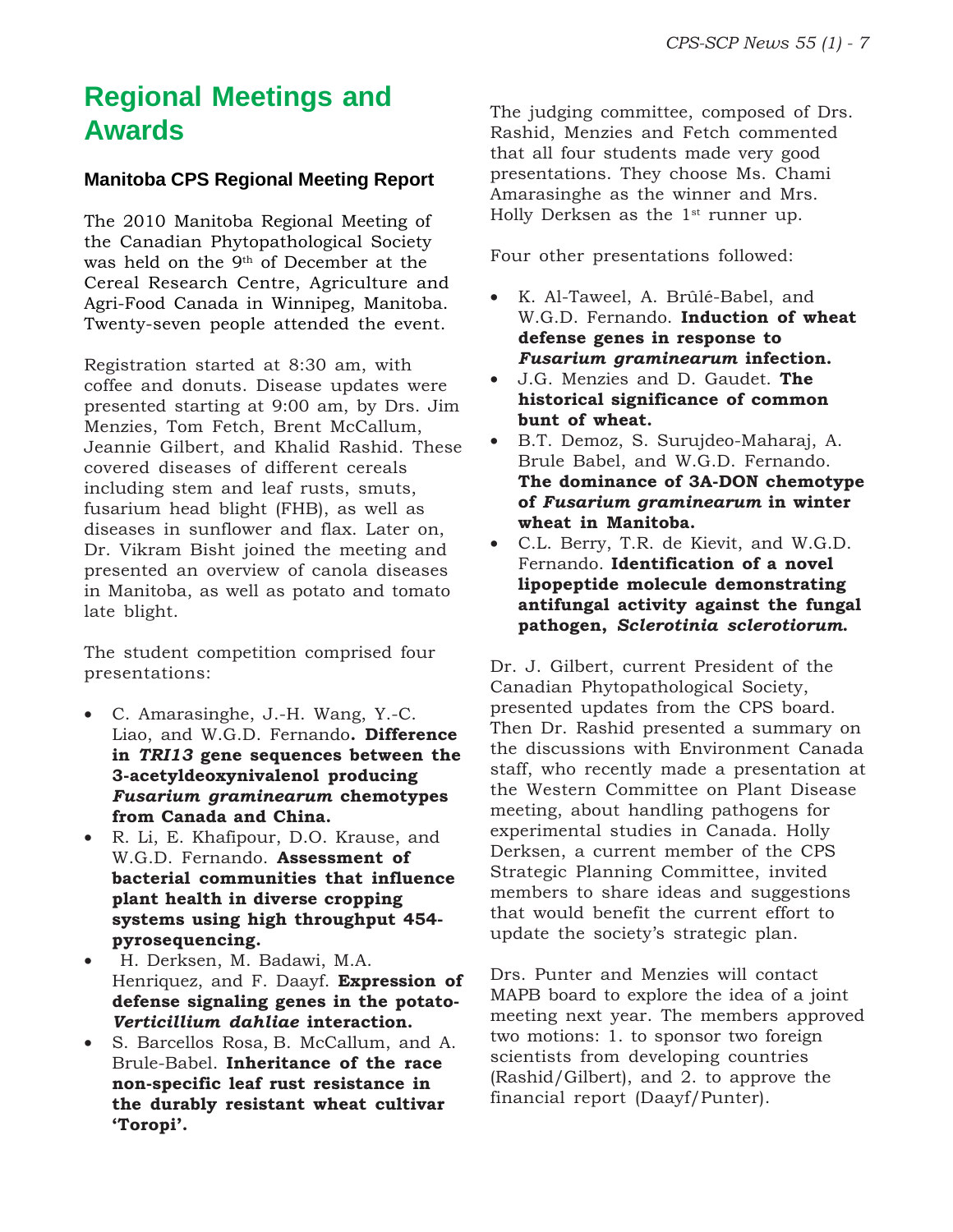Special thanks to Mr. Lorne Adam who ran the registration, prepared coffee, and made arrangements for lunch on-site, and to Dr. J. Menzies for room and audiovisual arrangements, as well as to the CPS board for the annual contribution to regional meetings.

Respectfully submitted,

Dr. Fouad Daayf CPS MB Regional Representative

#### **Eastern Ontario CPS regional meeting**

The Eastern Ontario CPS regional meeting was held on February 24, 2011 from 1:00 pm – 3:00 pm. In all, we had 12 persons who attended from a range of government institutions such as the AAFC Research Branch, the Canadian Food Inspection Agency, the Pest Management Centre, and the Pest Management Regulatory Agency. The meeting started with the presentation of a new forest pest, *Geosmithia morbida*, a fungus causing the "Thousand Cankers" disease in black walnut in the USA.

Dr. Richard Wilson, forest program pathologist at the Ontario Ministry of Natural Resources, spoke on this potential exotic pest. The presence of the thousand cankers disease was last reported in 2010 at Knoxville, Tennessee, eastern USA in valuable black walnut plantations. Richard described the visual symptoms of thousand cankers to be similar to butternut canker (*Juglans cinerea*) with wilting symptoms and many smaller circular lesions observed on branches near damages caused by the walnut twig beetle (*Pityophthorus juglandis*) considered as the main source of contamination. Interestingly, the first discovery of this disease was done in 1991 in the southwestern US. The current Ontario Biodiversity Strategy is interested in such emerging diseases that could impede its native tree regeneration program; however no disease survey will be carried out in

2011 on this disease. We thank Pieter Leenhouts, President of the local chapter of the Ontario Woodlot Association for suggesting Richard as a guest-speaker. For more information, you may reach Richard Wilson by e-mail at: richard.wilson@ontario.ca

A short business meeting followed the presentation to highlight the next Annual CPS meeting in partnership with the **Plant Canada 2011** Conference to be held on July 17-21 at Halifax, NS. CPS members in attendance agreed to repeat the Eastern Ontario regional event in 2012 and to maintain its current representative for another year. The possibility of adding a junior representative was also discussed. An effort will be made this year to establish more linkages with other sister societies or regional associations interested in mycology, forestry, and recreational wild mushroom hunting.

Special thanks to the Eastern Cereal and Oilseed Research Centre (ECORC) for allowing the access to its meeting facilities and to CONVIRON for its contribution to the health break. Many thanks also to Tharcisse Barasubiye for room and projector reservations.

#### **Rencontre régionale de la SCP de l'Est ontarien**

La rencontre régionale de la SCP de l'Est ontarien s'est tenue le 24 février dernier de 13:00 à 15:00 heures. En tout, nous avons eu la participation de 12 personnes provenant de diverses institutions gouvernementales, tels que la Direction générale de la recherche d'AAC, l'Agence canadienne d'inspection des aliments, le Centre de la lutte antiparasitaire et l'Agence de réglementation de la lutte antiparasitaire. La rencontre s'est déroulée sous le thème d'un nouveau ravageur forestier, *Geosmithia morbida,* un pathogène d'origine fongique vecteur de la maladie des «mille chancres» du noyer noir aux États-unis.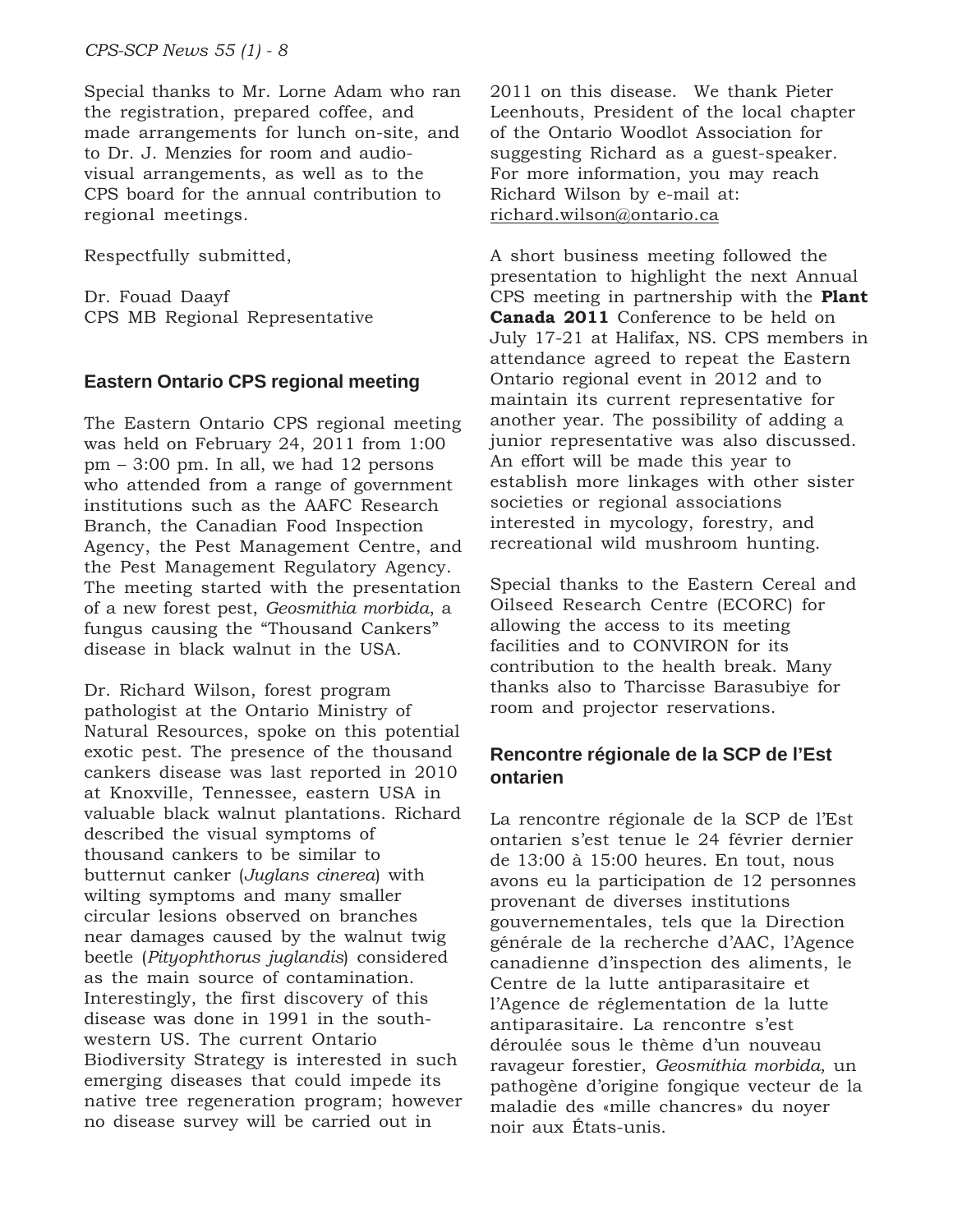Le Dr. Richard Wilson, pathologiste du programme forestier au Ministère des ressources naturelles de l'Ontario nous a parlé de ce ravageur exotique potentiel. En effet, la présence de la maladie des «mille chancres» a été détectée en 2010 dans l'Est américain à Knoxville au Tennessee dans des plantations commerciales de noyer noir. Richard nous a décrit les symptômes visuels de la maladie comme étant semblables à ceux du charbon du noyer cendré (*Juglans cinerea*) avec des symptômes de flétrissement et des lésions circulaires plus petites mais abondantes sur les branches qui apparaissent aux abords des dommages causés par une espèce de dendroctone (*Pityophthorus juglandis*) qui est considéré comme le principal vecteur de contamination. Il est à remarquer que la première apparition de cette maladie a été faite en 1991 dans le sud-ouest américain. En Ontario, la présente Stratégie pour la Biodiversité s'intéresse à de telles maladies émergentes qui pourraient contrevenir à son programme de régénération d'arbres indigènes bien qu'aucune enquête sur la présence de cette maladie ne soit prévue en 2011. Nous tenons à remercier Pieter Leenhouts, président de la section locale de l'Association ontarienne des propriétaires de boisés pour nous avoir suggéré Richard comme notre conférencier invité. Pour plus d'informations, vous pouvez contacter Richard Wilson par courriel à l'adresse de courriel suivante: richard.wilson@ontario.ca

Une rencontre d'affaire a suivi la présentation pour souligner la prochaine conférence annuelle de la SCP qui aura lieu en partenariat avec la conférence Plant Canada 2011 du 17 au 21 juillet prochain à Halifax, N-É. Les membres présents ont convenu de répéter cet événement régional de l'Est ontarien en 2012 et de maintenir en poste son représentant actuel. La possibilité

d'ajouter un poste de représentant associé sera aussi envisagée. Cette année, l'effort sera d'établir plus de liens avec d'autres sociétés affiliées ou associations régionales intéressées à la mycologie, au domaine forestier et à la collecte récréative des champignons sauvages.

Nos remerciements vont au Centre de recherche l'Est sur les Céréales et Oléagineux (CRECO) pour nous avoir permis l'accès à l'une de ses salles de conférence et à la compagnie CONVIRON pour sa contribution à notre pose santé. Nous remercions aussi le Dr. Tharcisse Barasubiye pour avoir effectué les réservations de salle et d'équipement de projection.

Submitted by,

Bernard Vigier CPS-Eastern Ontario Regional Representative Représentant régional de la SCP de l'Est ontarien

## **Announcements**

#### **CPS Membership Renewal**

Sincere thanks to the 300 CPS members who renewed their 2011 membership. The strength and activities of the CPS comes from the strength and activities of its members. The CPS deals with issues in plant pathology and plant protection that are of concern to all of us, and in order to have the strength to fulfill the responsibilities of the CPS, the Society needs your participation. You can do that by becoming a member and get involved one way or another in the CPS activities, committees, meetings, and present and publish your findings. Please take a few moments and renew your membership, visit the website at www.cpa-scp.ca to get the renewal forms

(English and French), fill one and send it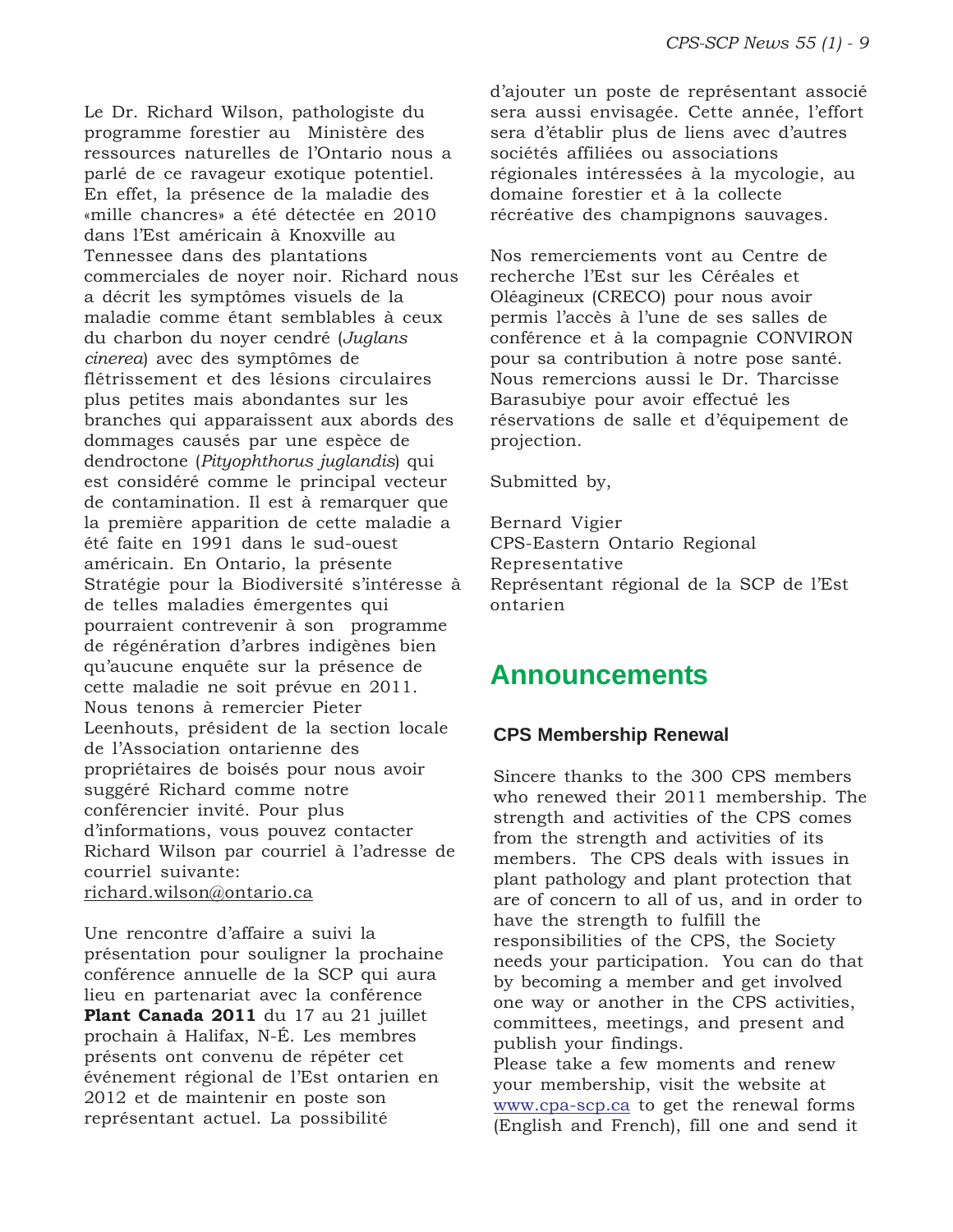back to me by email, mail or fax as appropriate.

The sooner you renew the better to avoid interruptions in receiving information from CPS, getting access to the Canadian Journal of Plant Pathology on line or in paper form as you choose, get reduced registration rates for the Plant Canada/ CPS meetings in Halifax, NS on July 18- 21, 2011. Please do renew your membership and encourage graduate students, PDFs, Technicians, and colleagues to renew or apply for new membership ASAP!

Looking forward to receiving and processing your membership renewal, or any inquiry in this matter.

Sincerely,

CPS Membership Secretary

Khalid Y. Rashid Tel: 204-822-7220



PLANT PATHOLOGY IN CANADA

La pathologie végétale au Canada

1970-2008



Lu J. Plening, H. W. (bud) Platt, R. Dick Stace-Smith, Jack R. Sutherland, Ron E. Wall, Roy D. Whitney

## Khalid.Rashid@AGR.GC.CA **Plant Pathology in Canada 1970-2008**

The CPS book "Plant Pathology in Canada 1970-2008" was published in December 2010 and is ready for sale. To obtain a colour version of Plant Pathology in Canada 1970-2008 (215 pages) for \$75.00 (Can) per copy plus \$15.00 shipping and/or the CD or Flash Drive version for \$25.00 + \$3.00 shipping.

Le livre SCP "La pathologie végétal au Canada" a été publié en décembre 2010 et est prêt à vendre. Commandez votre exemplaire du livre (couleur, 215 pages, 75.00\$, + 15.00\$ frais de livraison; version CD ou clef USB (25.00\$ + 3.00\$ frais de livraison).

#### **Contact/contactez:**

Denis Gaudet AAFC Research Centre Box 3000, 5403 1st Ave. South Lethbridge, Alberta T1J 4B1 e-mail: Denis.Gaudet@agr.gc.ca Tel: 403-317-2278, FAX: 403-382-3156.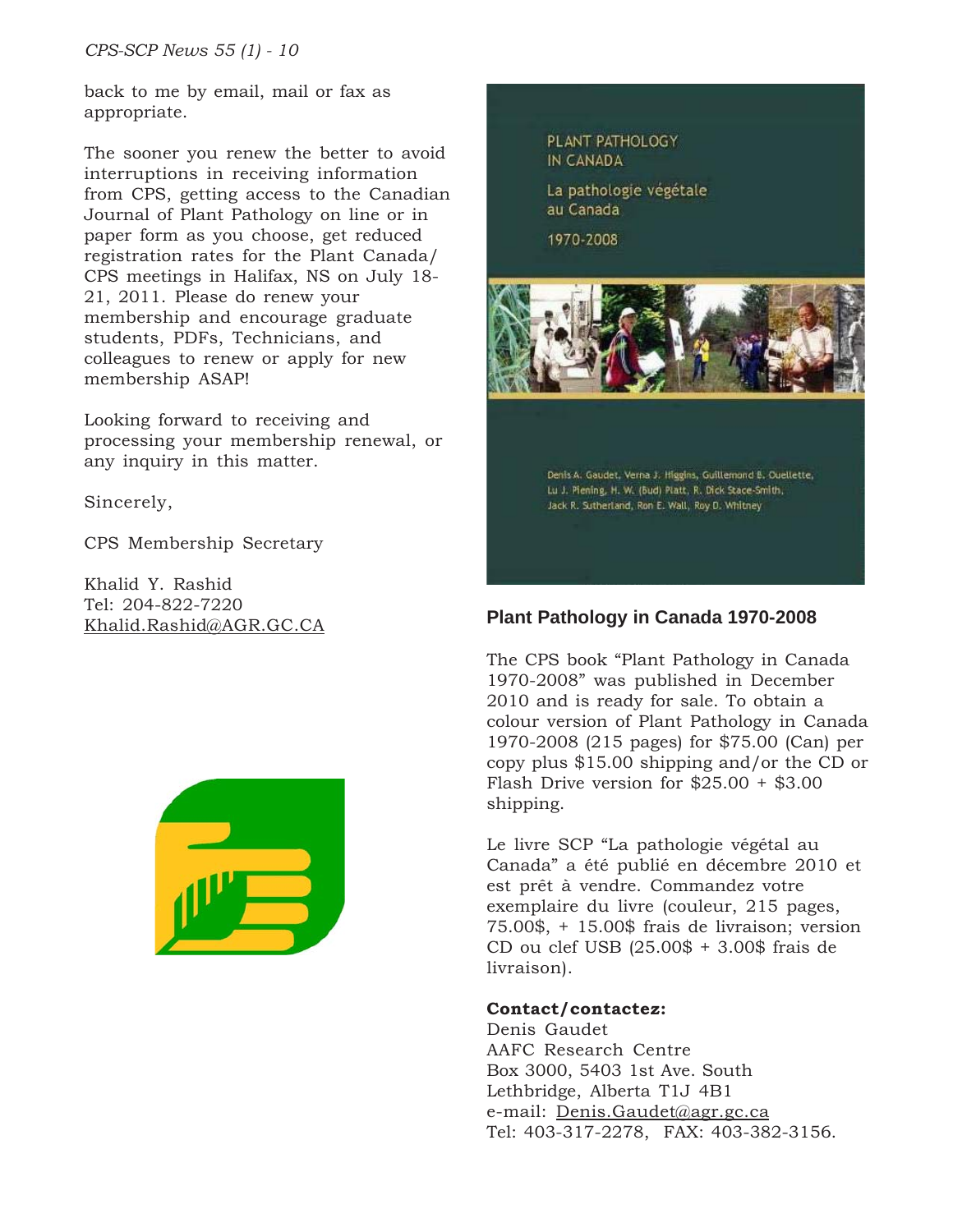### **Plant Pathology in Canada 1970 – 2008**

#### **ORDER FORM**

Obtain a color version of *Plant Pathology in Canada 1970-2008* (215 pages) for the 'pre-publication price' of \$75.00 (CAD) per copy plus \$15.00 shipping and/or the CD version for  $$25.00 + $3.00$  shipping.

Commandez votre exemplaire de *La pathologie végétale au Canada 1970-2008* (livre couleur,  $215$  pages)  $75.00\$  +  $15.00\$  frais de livraison; version CD  $25.00\$  +  $3.00\$  frais de livraison.

| $Name/Nom: E-mail/C-E$ : |
|--------------------------|
|                          |
|                          |
|                          |
|                          |
|                          |

\_\_\_\_\_\_ number of copies/nombre de copies @ \$90.00/copy (includes postage)

\_\_\_\_\_\_\_ number of copies of a CD\_ROM version @ \$28.00/copy (includes postage)

Please write the cheque payable to: *The Canadian Phytopathological Society*, and forward cheque and completed form to:

Denis A. Gaudet AAFC Research Centre Box 3000, Lethbridge, Alberta CANADA T1J 4B1 denis.gaudet@agr.gc.ca Office phone : 403-317-2278 FAX : 403-382-3156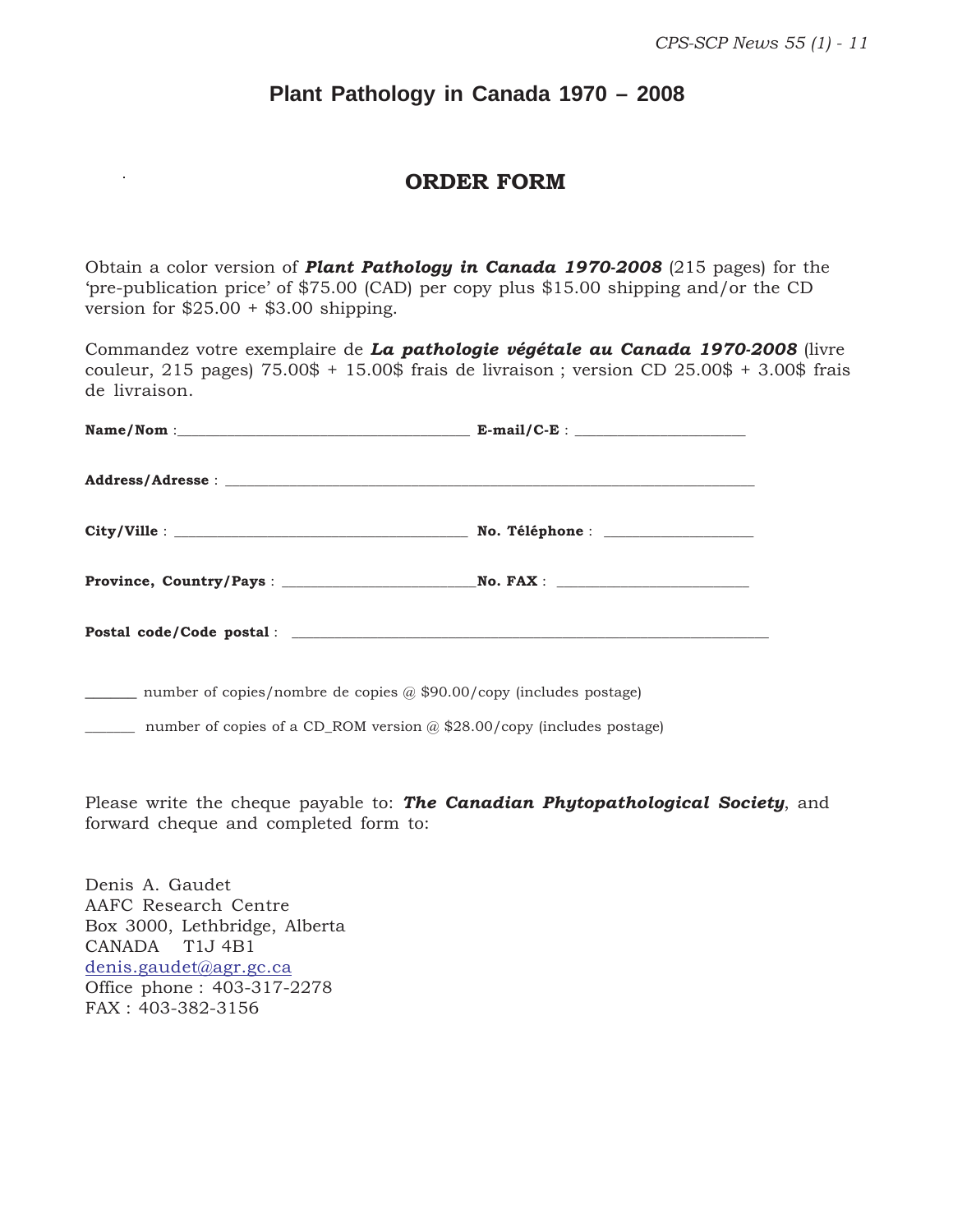

The Federation of Canadian Plant Science Societies La fédération canadienne des sociétés de sciences végétales

#### **IMPORTANT ANNOUNCEMENT EXTENDING DEADLINE DATES**

#### **CALL FOR PAPERS**

**Plant Canada 2011 "Plant Adaptation to Environmental Change" Halifax, Nova Scotia July 17–21, 2011**

#### **A Joint Colloquium of**

Canadian Society of Agronomy

Canadian Society for Horticultural

Science

Canadian Botanical Association

Canadian Society of Plant Physiologists

Canadian Phytopathological Society

Canadian Weed Science Society

We are pleased to announce a call for papers for the Plant Canada 2011 colloquium, "Plant Adaptation to Environmental Change," to take place at Saint Mary's University, Halifax, from July 17–21. Plant Canada is the largest gathering of plant scientists in Canada with representation from the Canadian Society of Agronomy (CSA), the Canadian Society for Horticultural Science (CSHS), the Canadian Botanical Association (CBA), the Canadian Society of Plant Physiologists (CSPP), the Canadian Phytopathological Society (CPS), and the Canadian Weed Science Society (CWSS).

The Plant Canada 2011 colloquium features invited symposium speakers, contributed papers (oral presentations and

posters), competitive presentations for graduate students, society annual meetings, and offsite tours. Saint Mary's University is located in downtown Halifax with easy access to local entertainment, an historic waterfront, museums and galleries, shopping, dining, and city nightlife. Please visit our website at www.Plantcanada2011.ca for program highlights.

Members are encouraged to submit titles and abstracts of papers and posters to be presented at sessions sponsored by their society. Each society is also hosting a Graduate Student Presentation Competition. All abstracts will be published in the colloquium proceedings and on Plant Canada's website (www.plantcanada.ca). Following peer review, papers submitted under CSA, CSHS, and CWSS are eligible for publication in a special issue of the *Canadian Journal of Plant Science* (CJPS). Submission of full manuscripts for publication in CJPS is optional. Details are available at: http:// mc.manuscriptcentral.com/cjps-aic.

The planning committee has extended the deadlines for submission of titles, abstracts and 'Early Bird' registration as follows:

-**April 15** will be the new deadline for '**Early-Bird' Registration**. Thereafter, registrations will be accepted as "late registrations"

-**April 15** will be the new deadline for title and abstract submissions for **oral presentations.**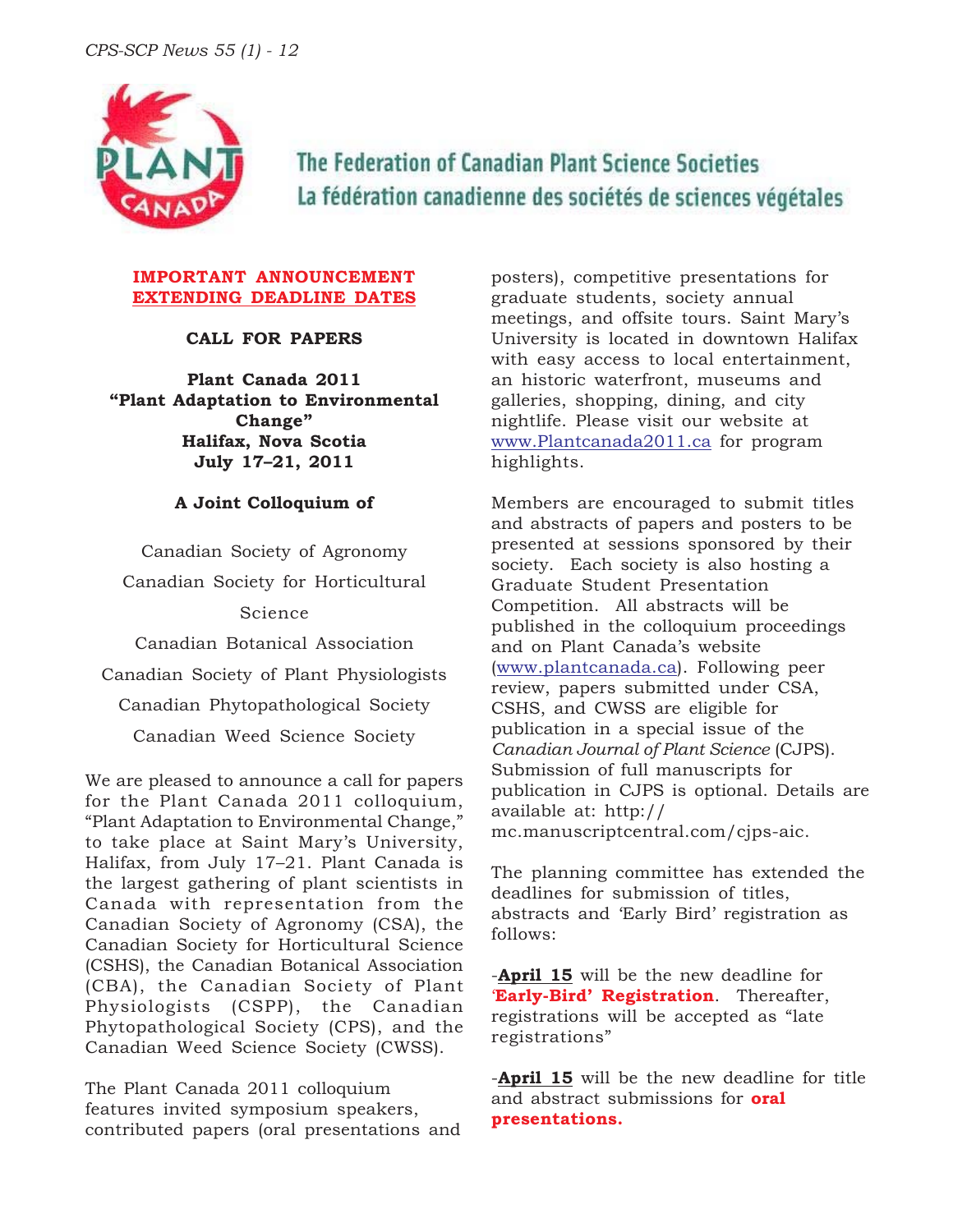-**May 20** will be the new deadline for title and abstract submissions for poster presentations.

#### **Detailed instructions for submission of titles and abstracts are available at: www.Plantcanada2011.ca.**

For help using the web-based application form, contact Marilyn Roberts, Department Secretary, Plant and Animal Sciences, NSAC, by phone (902-893-6644) or e-mail (mroberts@nsac.ca).

The Program Committee has planned a stimulating scientific program interspersed with wonderful leisure options, including many events of particular interest to students. Please plan to attend and encourage your students to do likewise.

#### **Maritime hospitality is assured!**

Mycosphaerella and Stagonospora pathogen communities infecting cereals.

Additionally there will be a special session on related Mycosphaerella such as *Mycosphaerella fijiensis*. This symposium will bring together major researchers in the field with the goal of stimulating multidisciplinary approaches to control these globally important diseases.

The program will include sessions focused on pathogen biology and genetics, genomics, resistance breeding, population genetics, evolutionary biology, and disease management. Sessions will include contributed papers by invited speakers as well as a panel discussion. Ample opportunities will be provided to present posters, attend to a field excursion and to meet with colleagues.

*We are looking forward to seeing you in Mexico City.*

*Registration is open and the link is* http:// conferences.cimmyt.org/en/homeseptoria-conference



**International Society for Plant Pathology** 

#### **International Newsletter on Plant Pathology**

News and announcements from all on any aspect of Plant Pathology are invited for the Newsletter. Contributions from the ISPP Executive, Council and Subject Matter Committees, Associated Societies and Supporting Organizations are requested.



#### **8th International Symposium on Mycosphaerella and Stagonospora Diseases of Cereals**

The **International Maize and Wheat Improvement Center (CIMMYT)** has the pleasure to invite you to the **"8th International Symposium on Mycosphaerella and Stagonospora Diseases of Cereals**" to be held in Mexico City during September 11-14, 2011. This symposium will focus mainly on the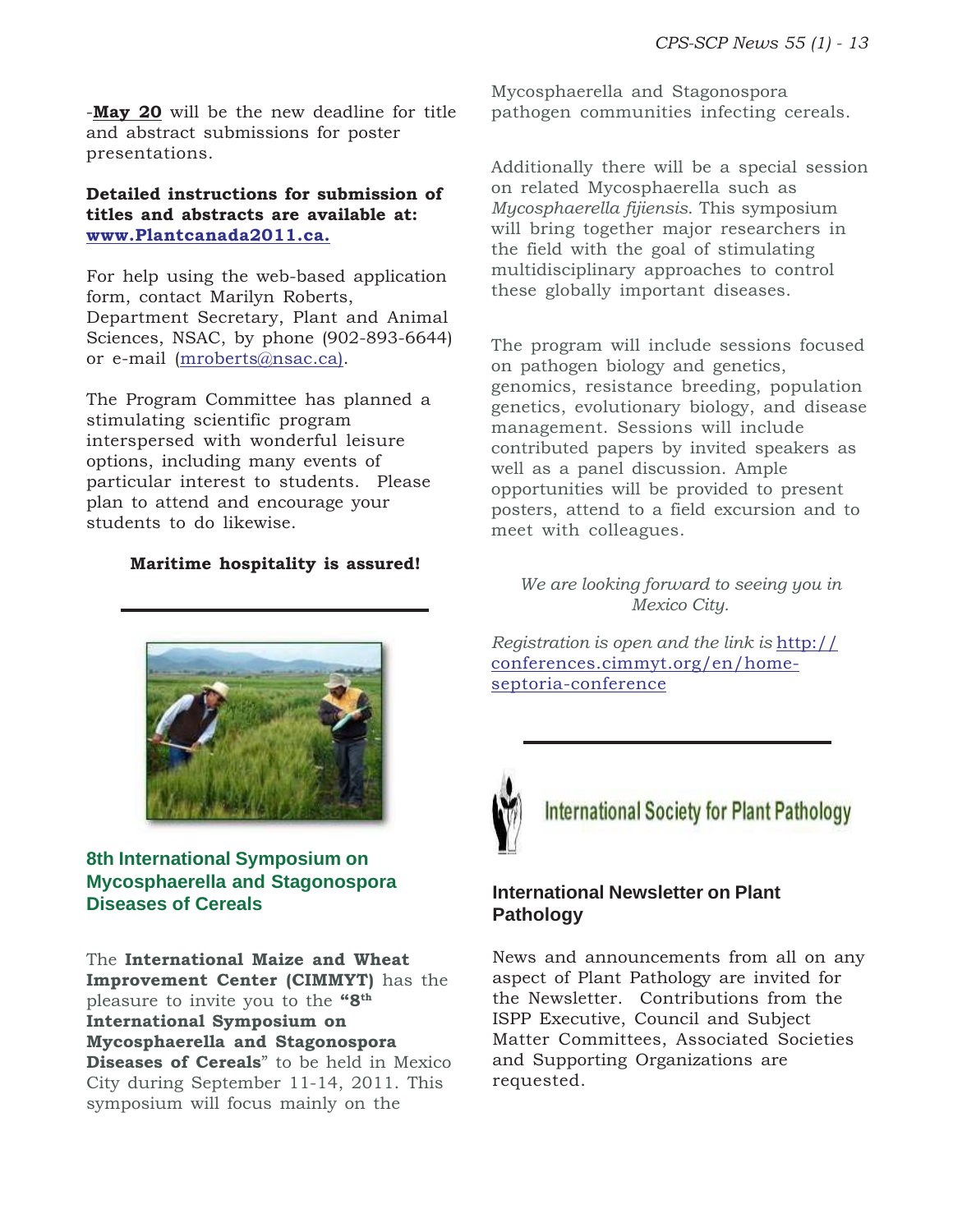#### **Editor: Brian J Deverall** e-mail: ispp.nl.editor@isspweb.org

Members of Associated Societies of ISPP can receive e-mail notification of Newsletter updates by joining the ISPP mail list.

#### http://www.isppweb.org/newsletter.asp

#### **ISPP NEWSLETTER 41 (2) February 2011**

In this issue:

- Gene-specific activity of Ungerminated Spores on Host Leaves
- Bioactive Small Molecules and Plant Pathogens
- Changed Understanding of *Colletotrichum gloeosporoides*
- News about the Taxonomy of Plant Pathogenic Bacteria
- Integrated Pest Management in Many World Regions
- A Major New Partnership in Applied Plant Science
- APS Image Resources and Current Features
- Multitrophic Interactions in Soil
- SPPS Congress and Physiologia Plantarum
- Books on Mycological Aspects of Plant Pathology

#### **ISPP NEWSLETTER 41 (3) March 2011**

In this issue:

- Earthquake messages from ISSP and APPS
- Latest News about joint APPS and ACPP Conference
- A new down-loadable Book about Tackling Taro Leaf Blight
- At the International Congress of Postharvest Pathology in Lleida, Spain
- ISPP Past-President Jim Cook Wins a Major International Prize
- 5th International Bacterial Wilt Symposium
- Epidemics of Flavescence Doree in Grapevines and a New Approach
- Publication of Proceedings of a Symposium on the Rhizosphere in honor of Albert Rovira
- Revised Date for an International Workshop in the USA on Phytophthora, Pythium and Phytopythium
- IPM on the World Stage: Solutions for Global Pest Challenges
- Asian Mycological Congress 2011
- Links to IPMnet News and an FAQ report on Managing Forests in relation to Climate Change

## **People and Travel**

#### **Snapshot in the Life of a Canadian Plant Pathologist**

Leopold Fucikovsky: A Canadian Plant Pathologist in México

Dr. Leopold Fucikovsky, born in 1933 in Czechoslovakia (now Czech Republic), emigrated to Canada in 1948. He is the first of two sons of the late Leopold Fucikovsky, a forester engineer and Albina Zak de Fucikovsky. The family settled in Hamilton, Ontario, where they established roots far away from a war-torn Europe where the future at that time looked bleak and uncertain.

Leopold received a B.A. from McMaster University, Ontario, in 1959, followed by a M.Sc. in 1965 from the University of Windsor, Ontario, with his thesis titled "Studies on the host parasite relationship of three leaf-spot diseases of soybeans". In 1975, Leopold completed his Ph.D. specializing in Phytopathology, at Colegio de Postgraduados, Chapingo, México, in addition to spending half a year at the University of Wisconsin, U.S.A. His doctoral thesis was titled "Estudio de la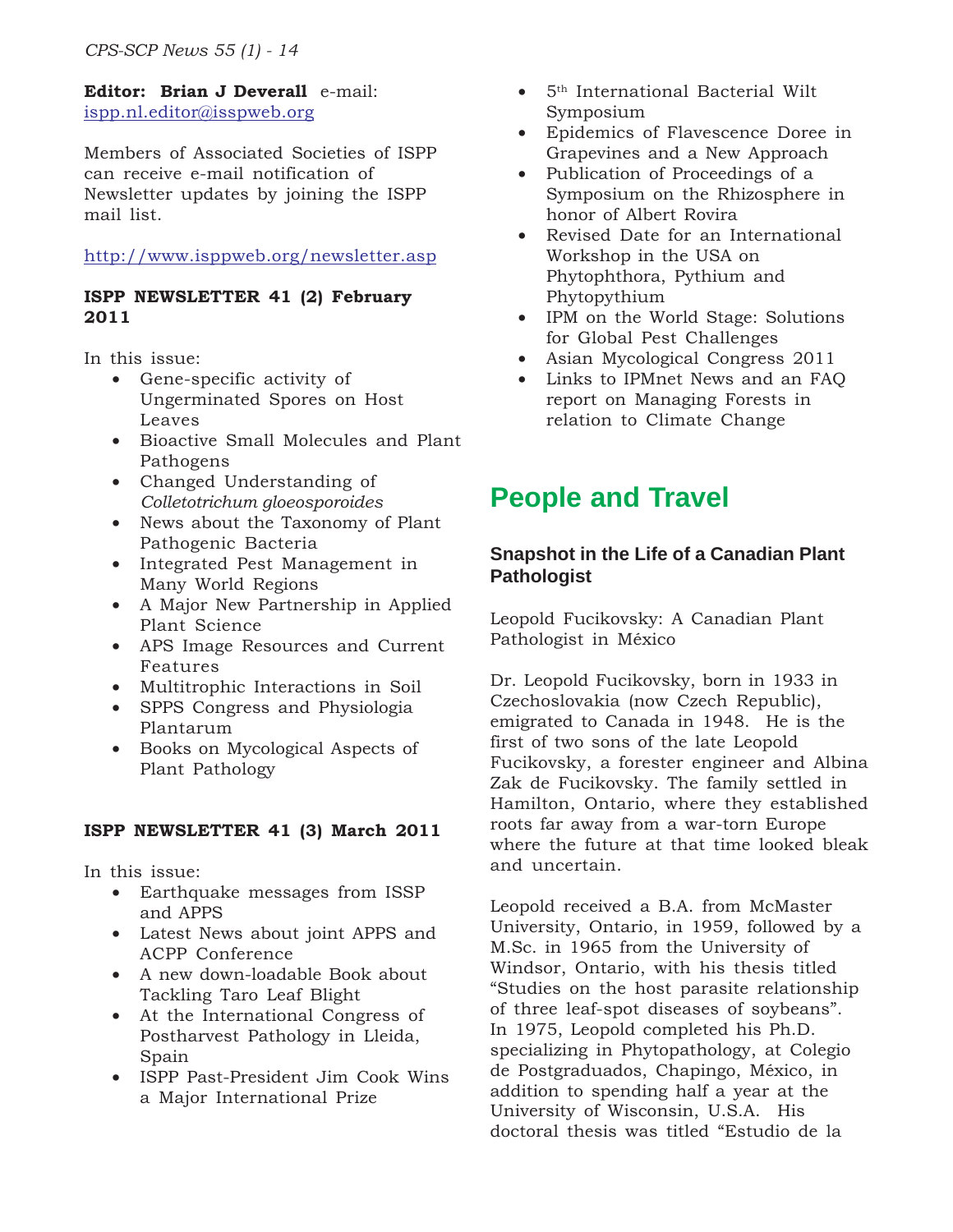pudrición blanda del capítulo del girasol" (study of the soft rot of the sunflower head). Leopold achieved the position of Professor Investigator Titular, and in 2011, was named as Professor Investigator Emeritus at the Instituto de Fitosanidad, Colegio de Postgraduados, carretera México-Texcoco km 36.5, Montecillo-Texcoco, Edo. de México, México, C.P. 56230.

Dr. Leopold Fucikovsky is married to Margarita Peñaloza and has four children: Bielushka, Rushenka, Jarushka and Leopold. The following was written by Leopold about his very productive career as a plant pathologist:

#### *University training*

After finishing High School in Oakville, Ontario, I enrolled at McMaster University in Hamilton from where I graduated in 1959. I went to work for 3 and 1/2 years with a physicist, Dr. R.J. Horsley, irradiating algae at the Ontario Cancer Research Foundation in Hamilton, Ontario. During this time, I bought a used book for 3 Canadian dollars entitled "Plant Pathology" by John Charles Walker, which I still cherish. I read a good part of it, and afterwards, decided to study plant pathology and become a plant pathologist. I entered the University of Windsor in 1963 and graduated with a M.Sc. in 1965 under the guidance of Dr. W. G. Benedict. I worked on soybean problems (*Pseudomonas syringae* pv. *glycinea*, *Cercospora sojina* and *Septoria glycines*). In 1965, I moved to Mexico and married Margarita Peñaloza and started to work with a very low pay at the Santa Elena Experimental Station in the State of México, where I met Drs. John Niederhauser (potato investigator) and Norman E. Borlaug (Wheat investigator, leader of the Green Revolution and Nobel prize winner). After 3 and1/2 years of work, I was invited by Dr. Jorge Galindo (Investigator of *Phytophthora infestans*) to work at the Postgraduate College, situated at that time in Chapingo, State

of México, México. I started to work with ergot (*Claviceps gigantea*) on corn, and later with bacterial diseases of potatoes and sunflower, as well as giving lectures in plant pathology. As sunflower has its origin in Mexico and the U.S.A., this plant attracted my attention and in 1972, I entered into a doctorate programme, which started at the Postgraduate College, under the direction of Dr. J. Galindo. About half a year before graduating, I went to Wisconsin to finish some of the bacterial identification work with Dr. Arthur Kelman, in his and Dr. Luis Sequieras´ laboratory. To my great surprise, Dr. Kelman assigned me the office of Dr. J. C. Walker, who was already retired. Unfortunately, I never met him, but his book always reminded me of him. What a coincidence? I finished my doctorate in the spring of 1975 on sunflower head rot-bacterial complex disease, finding new unreported bacteria that were vectored by larvae of a small dipterous fly (*Neotephritis finalis*). These larvae picked up the pectinolytic bacteria from the flower tissues that were deposited there by other insects. I learned much in Wisconsin about Erwinias, now Pectobacteriums and *Ralstoni*a (*Pseudomonas* ) *solanacearum* and also to be modest in my attitudes. In 1975, I was the first foreigner to receive the doctorate degree in plant pathology at the Postgraduate College in México. The Mexican Association of Plant Parasitologists made me an honorary member in 1976. After this, I entered the Postgraduate College as a professor with teaching and research assignments. In 1976-78, a great bacterial epiphytotic of potatoes swept México with up to 80% of destructive incidence in the Alpha variety, imported previously by Dutch companies, but through Egypt, where *Ralstonia solanacearum* existed. I had the special privilege to identify this bacteria as a prime problem and had the opportunity later on, to design a practical field system, in order to identify the mentioned bacteria in 10 seconds by the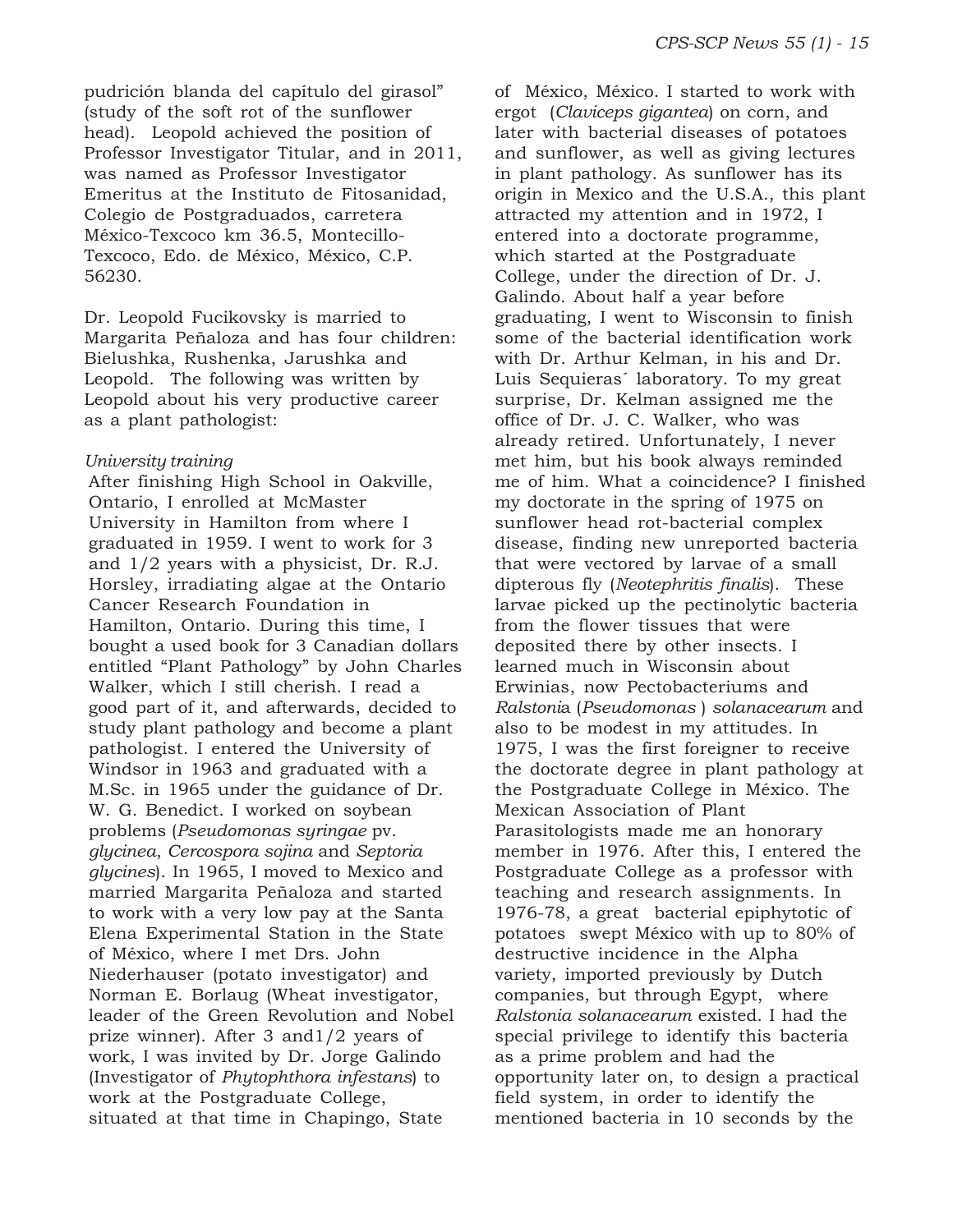oxidase reaction . On the basis of this, I was invited to the International Potato Center in Lima, Peru, various times and finally the Center adopted the system. There, I met the director Dr. R. L. Sawyer. Later I mapped the bacterial potato diseases in Mexico, including the Moko on bananas and also on tobacco.

#### *A brief description of research interests and contributions to date*

I maintained my interest on sunflower diseases and pests and wrote a small book on this subject in the Spanish language. Lately, electrodiagnostic system was employed on sunflower and various forest and fruit trees in order to establish the health or vitality of the plants measuring the electrical potential of these plants.

I already described the potato work and I still work on other potato diseases.

In the 80's, a disease of lemon broke out in the State of Colima. Experts said, without evidence, that it was *Xanthomonas citri*. I cautioned that the conditions were not appropriate for this bacterium and that I could not isolate it and that a fungus could be involved. Finally after two years of work, it turned out to be a new species of *Alternaria* which was causing leaf pustules and defoliation. Meanwhile, México lost millions of dollars, because of export loss and other things.

On a sabbatical leave in 1984-5 in St. Paul, Minnesota, I worked with B. W. Kennedy and W. L. Koukkari to record a colour movie documenting the changes and movements of sunflower when infected by *Pseudomonas syringae* pv. *tagetis*. The tagetitoxin produces a complete yellowing of the plantlets except the cotyledons. When cotyledons were eliminated the plants died. Also some physiology was studied.

I found for the first time in Mexico, the microorganisms *Phytophthora citricola*, *Pseudomonas syringae* pv. *syringae* and

*Sphaeropsis tumefaciens* on avocado. In the first two cases, on rotted fruit, and in the last case, on branches, producing tumours. The bacteria was found in 1984 and reported in 1987 in South Africa at the World Avocado Congress, where at the same time in South Africa the same bacterium was found on the stem.

During the years, my students worked on *Erwinia chrysanthemi*, affecting chrysanthemum, on *Pseudomonas cichorii* on daisy, on *Ralstonia solanacearum* on potato and banana, on *Claviceps gigantea* on corn. In this last case, it was proven that the corn pollen had close serological relatedness to the conidia of the fungus.

I also conducted a good amount of work on bacterial diseases of edible cactus related to birds. Lately, work on Phytoplasma in edible cactus was submitted for publication where the same microorganism was found in sucking insects and snails.

A study was performed together with the National University of Mexico to produce the xanthan gum from *Xanthomonas campestris* on a pilot scale.

Work was also performed with *Fusarium* affecting vanilla plants.

The presence of *Erwinia amylovora* on apples and pears was mapped in Mexico.

Many vegetable bacterial diseases were worked on, including yam bean and determining that *Pseudomonas syringae* is not transmitted by seed, because of the presence of a toxic rotenone.

An isolate of *Bacillus subtilis* was found and two theses were completed studying it, indicating that it can control *R. solanacearum* on potatoes.

An extensive publication was done with Dr. E. Duveiller on bacterial diseases of wheat under auspices of the International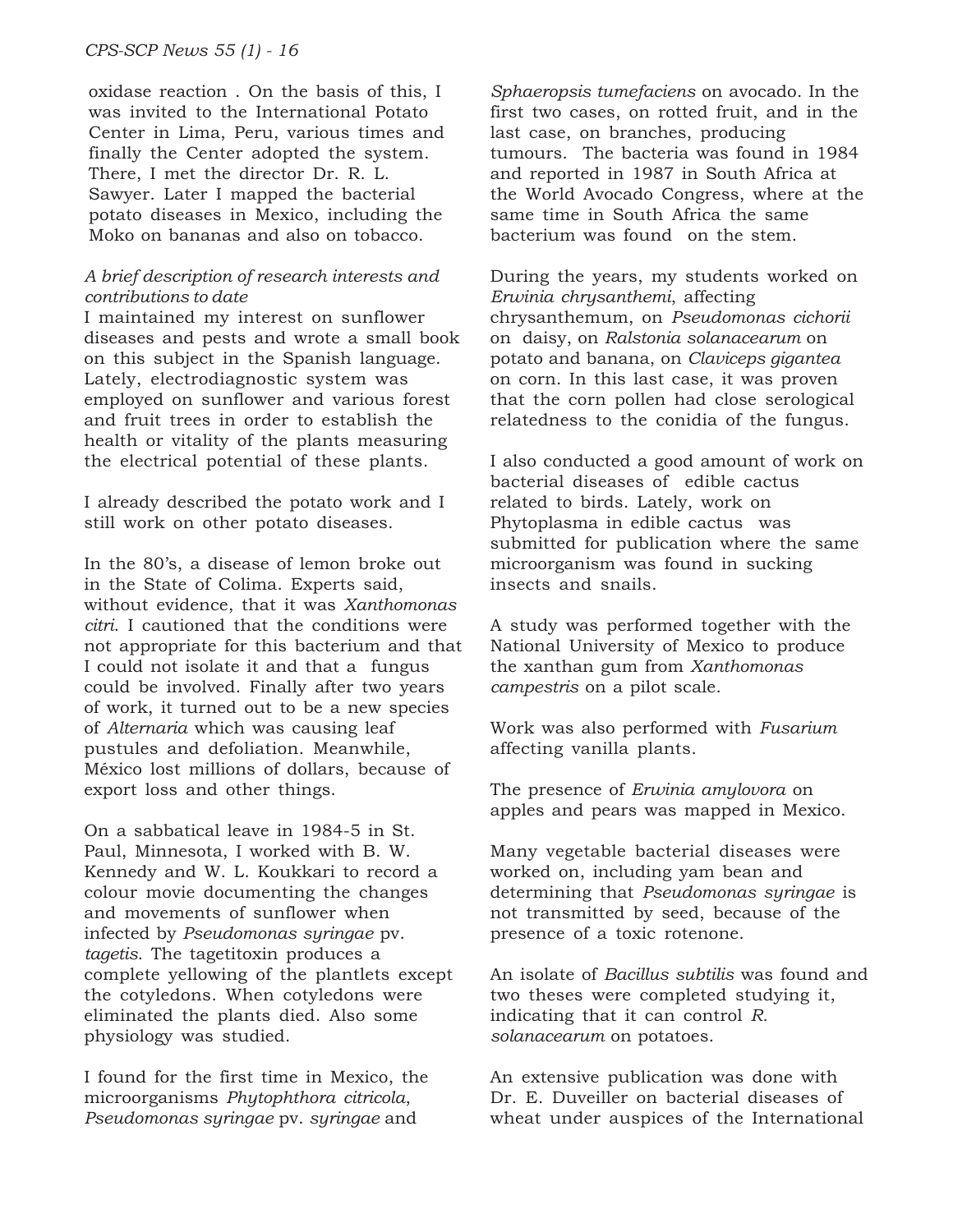Center of Maiz and Wheat (CIMMYT) in 1997 and also more work was published in 2010 in the Compendium of Wheat Diseases by the American Phytopathological Society.

Together with Dra. S. Pazoutova, in 1998 we described a new species of *Claviceps citrina* on halophytic grass at the Texcoco lake, close to Mexico City.

Other contributions were as chapters or sections in books on bacteria, bacteriavegetables, bacteria-forest and fruit trees.

In 1998 and the following years, work was done on fungal and bacterial diseases of *Agave tequilana*. A long section was written on diseases of this important plant in a book "Avances de la Investigación en el Agave Tequilero", indicating that a new pathogenic fungus (*Thielaviopsis paradoxa*) was found along with another dangerous fungus *Cercospora agavicola* and bacteria *Pseudomonas syringae, P. fluorescens* and *Pantoea ananatis*.

Lately in 2002 two books were written: 1. "Diseases of some tropical and subtropical plants caused by bacteria, phytoplasmas and spiroplasmas" with the financial support of the University of Guadalajara and the Postgraduate College.

2. "Rostlinolekarska bakteriologie" (in a Czech language) together with authors V. Kudela and A. Novacky under the auspices of the Czech Academy of Ciences. Other shorter booklets were published on Diseases and pests of Sunflower in México and Phytopathogenic Procariotes both in the Spanish language.

#### *Awards and Honours*

- Honorary Member of the Mexican Association of Plant Parasitologists. 1976.
- Member No. 2 of the National System of Investigators. 1985 (Mexico).
- Stakman Award from the Department of Plant Pathology. 1984 (Minnesota, U.S.A.).
- Member of the Mexican Academy of Sciences in 2004.
- Naming of Professor Investigator Eméritus in 2011.

Acknowledgment : I want to give my sincere thanks to all who have guided me through my studies in Canada and in México and in the future work to come.

With gratitude

Leopold Fucikovsky.

## **Grad Students Corner**

#### **Attention graduate students!**

The Plant Canada Conference 2011 will be held **July 17-21 at** Saint Mary's University, Halifax, Nova Scotia. The theme of the conference is "Plant Adaptation to Environmental Change". **On** behalf of the Graduate Student Organizing Committee it is our pleasure to invite you to participate.

Plant Canada 2011 will be an excellent opportunity to share your original research with the Canadian plant science community. The conference will also feature many special presentations delivered by prominent scientists on current "hot topics" addressing the theme of the conference. Additionally, there will be student oral and poster presentation competitions.

There will be several recreational activities organized for you to attend. Nova Scotia has great music, food, hospitality and natural beauty which we look forward to sharing with you. For further details about the conference please refer to the Plant Canada website http:// www.plantcanada2011.ca/ and our facebook page.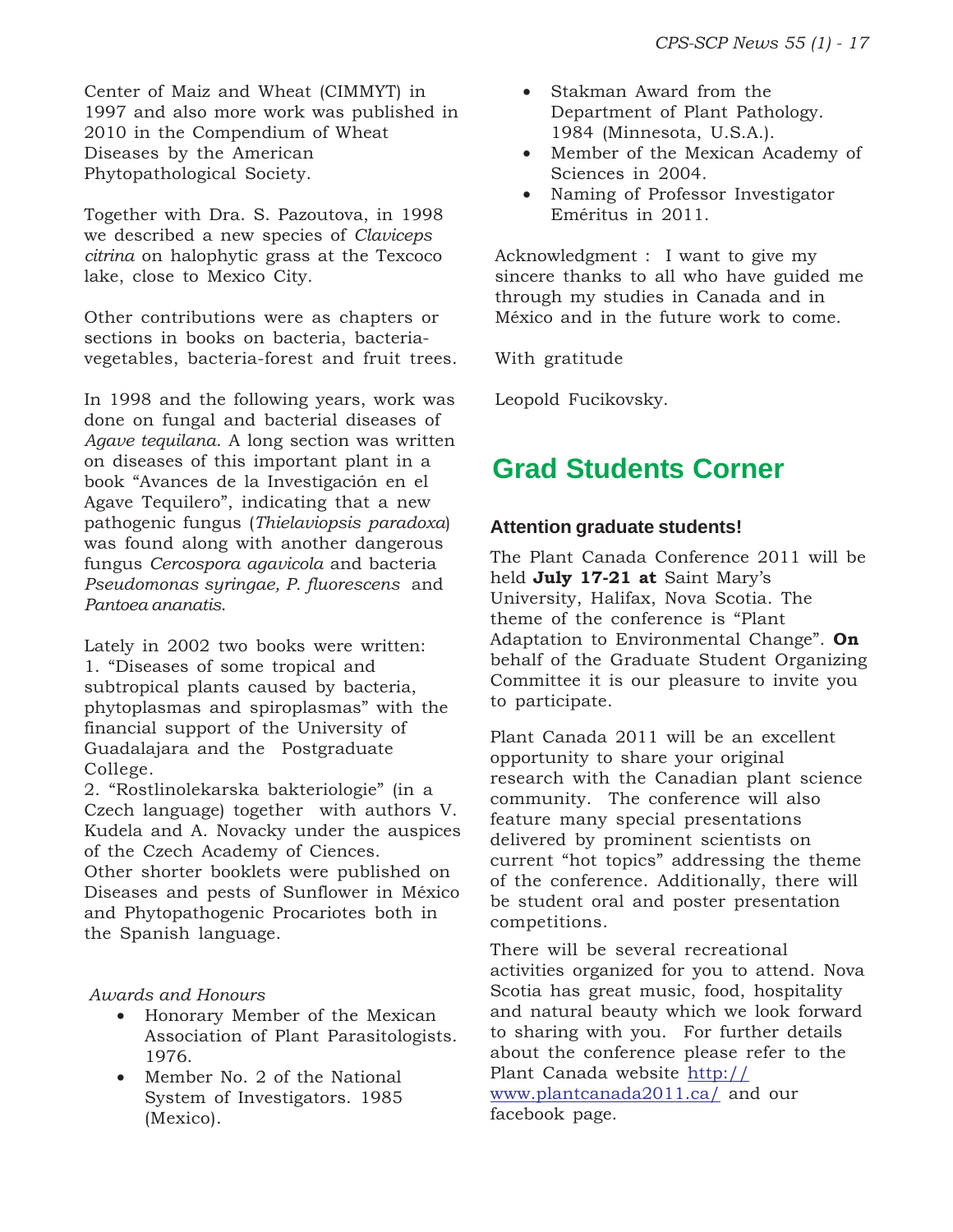This conference is organized by the Canadian Society of Agronomy (CSA), the Canadian Society for Horticultural Science (CSHS), the Canadian Botanical Association (CBA), the Canadian Society of Plant Physiologists (CSPP), the Canadian Phytopathological Society (CPS), the Canadian Weed Science Society (CWSS), and the Canadian Institute of Food Science and Technology (CIFST) Atlantic Section. The Plant Canada Conference is held every four years and is the most strongly attended plant science conference in Canada. We warmly welcome you to Halifax and to the Plant Canada Conference 2011!

#### Sincerely,

Michel McElroy, CoChair (PhD. Candidate, Dalhousie University) Malinda Thilakarathna, CoChair (PhD. Candidate, Dalhousie University) Caitlin Porter (MSc. Candidate, Saint Mary's University) Zachary MacDougall (MSc. Candidate, Saint Mary's University) Kathleen Glover, Advisor (Associate Professor, Nova Scotia Agricultural College)

Graduate Student Organizing Committee Plant Canada Conference 2011



## **Letter to the Editor**

The Editors of the CPS-SCP News 26 January 2011

#### Dear Colleagues;

I refer to the report of the National Coordinator, Canadian Plant Disease Survey – Disease Highlights published in CPS-SCP News 54 (1)5. The report refers to volume 90 of the Canadian Plant Disease Survey (CPDS) reporting namely on disease highlights in 2009.

There are a few aspects of Prof. Robin Morrall's summary comments that are disturbing to the reader.

Perhaps one should be grateful in these times of shifting scientific emphases that the Plant Disease Report for Canada is being published. Also, we should be grateful for the dedication of Dr. Morrall that it is being done.

Since its inception, this annual report has been an important reference document for the science of plant pathology in Canada. I need not elaborate on the wisdom of our founding fathers in justifying such an important document.

The fact that the journal (CPDS) is now dominated by reports from the western provinces on cereals, oilseeds and special crops raises some important questions. Furthermore, the coordinator adds that it is difficult to attract reports for other sections, especially from the east (eastern Canada?).

It is all too apparent from the numbers cited by Prof. Morrall for some commodity groups that disease occurrences are either not being observed or are going unreported. These matters should not go unexamined.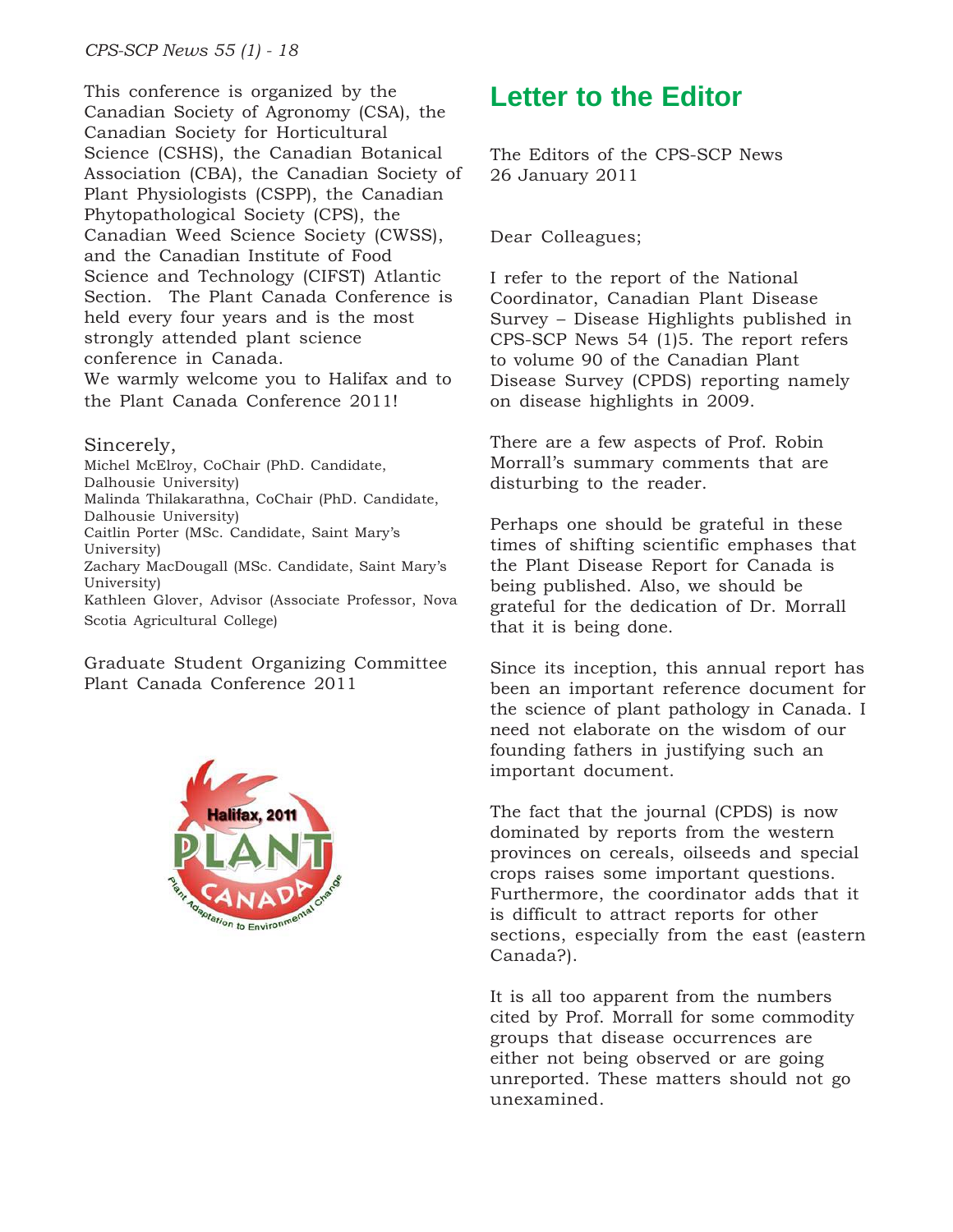The Editors of CPS-SCP<br>Dr Killy Turkington +<br>De Junt Mengels 26 January 2011 Dear Colleagues. I refer to the report of the national Coordinator Canadian Plant Disease Survey - Disease Highlylts Published in CPS-5CP News 54(1)5. The report refers to volume 90 of the Canadian Glast Disease Aurvey (CPDS) syporthing namely on disease highlights in 2009. De form morrallé sur mary comme De folin Morrall's summary comments<br>that are testuburity the reader of which in these times of shifting scientific<br>emphases that the If last Disease suistif published. also ; we should the grateful for the dedication of Dr morrall that it is being done! Since its inception this annual report Since to inextin this consument

I would suggest that the annual crop disease reporting mechanism be a priority among the concerned of the executive, as well as the general membership of the CPS.

Many of the older Canadian plant pathologists have often reflected on the dictum of the late eminent Professor E.C. Stakman, University of Minnesota, who reminded his students that "Plant pathology was born in the fields and granaries of the world".

Sincerely yours,

Colin D. McKeen.

of our founding fathers in just ch on l'important document. fath that the journal is now dominated reports from the western provinces on cerese, estions. If inthermore the coordinator as finit to attract d attract reports for other sailing cited by a morrel for separate from the numbers that defense occurrences are either not seem should not go unepayming in thit the anguel crop deserve of the efective - as well de the general membership of the CPS. Many of the other Constrain plant pothologists have often splited on the distan of the late emineat Professor E.C. Stehnen, University of minnesota, who remarked his students that " I last of attorny was born Sincelely yours, Copy to Dr. R. Morrall

#### *From the Report of the National Coordinator, Canadian Plant Disease Survey – Disease Highlights, CPS-SCP News 54 (1) – 5, March 2010:*

Volume 90 of the Canadian Plant Disease Survey (CPDS), reporting mainly on disease highlights in 2009, was posted in mid March on the CPS website http:// www.cps-scp.ca/cpds.shtml)....The distribution among sections was: cereals (25 reports); oilseeds and special crops (13); diagnostic labs (6); fruits, nuts and berries, ornamentals and turfgrass (2); forest trees (1); forages (1); vegetables (1). Forty-seven reports were in English and two in French. As usual, the journal is dominated by reports from the western provinces on cereals, oilseeds and special crops. It has been difficult to attract reports for other sections, especially from the east. Members of CPS are reminded that even anecdotal reports are worth publishing to document the occurrence of diseases in Canada.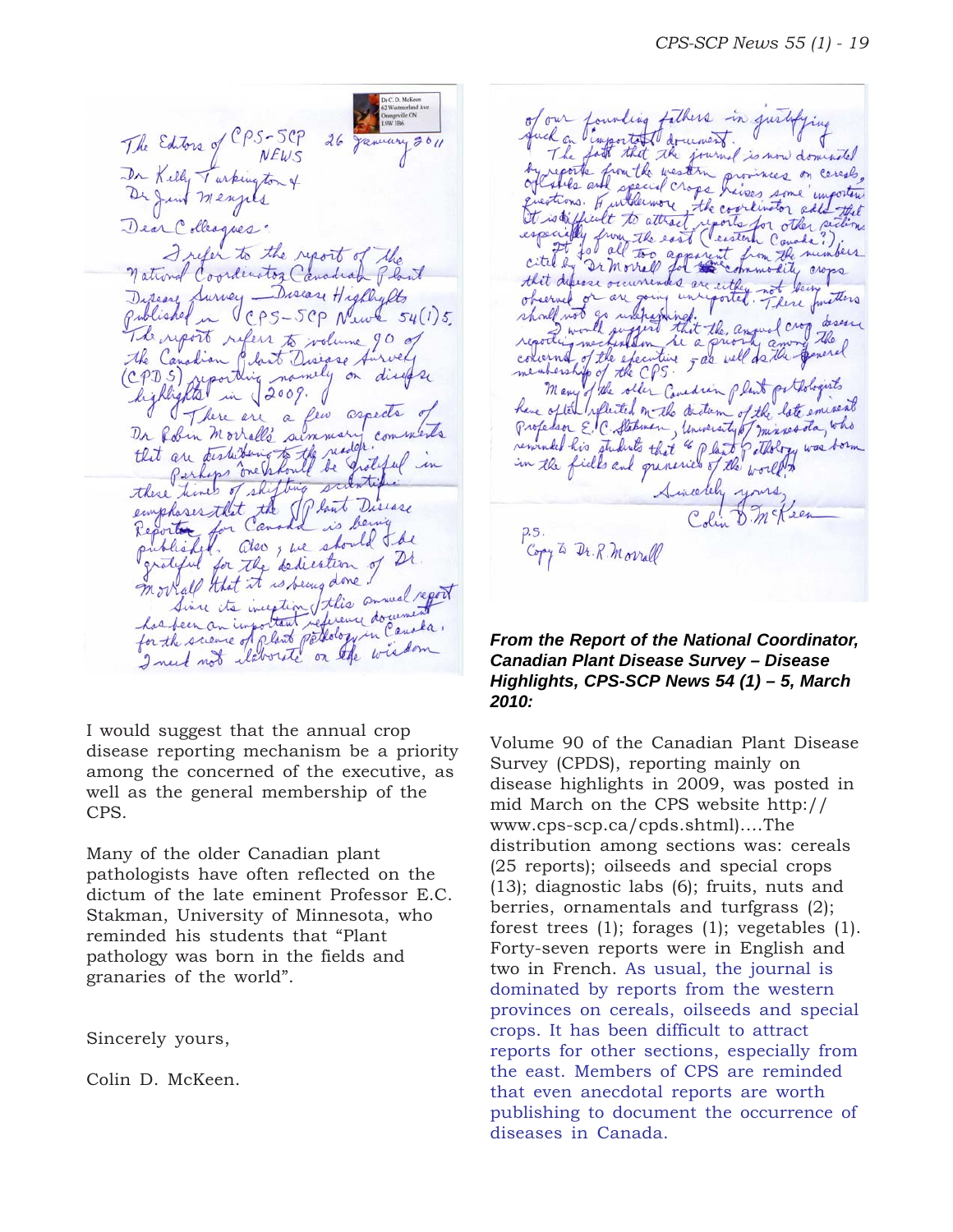#### **Editor's response**

I would like to thank Dr. McKeen for his letter to the editor of 26 January 2011. We always appreciate correspondence from the membership.

I would like to echo some of Dr. McKeen's thoughts. Since the inception of the Canadian Plant Disease Survey, this publication has been an important reference document on the occurrence and severity of plant disease in Canada. Scientists in other disciplines have commented that they wish their disciplines had such historical data documented in a similar publication. The society owes Prof. Robin Morrall a large debt of gratitude for the efforts he has made as editor of the CPDS. The CPS-SCP News would like to thank Prof. Morrall for his dedication to the CPDS. It is greatly appreciated.

It is also important to note that the CPDS is only as comprehensive as we make it. The lack of information on diseases of certain crops from certain areas of the country suggests that the collection of this information is not as high a priority as it should be. This is unfortunate. This information would be interesting from a scientific point of view, but also, in these times of reducing budgets, as a means to justify programs dealing with these plant diseases or provide guidance on what diseases are important in an area. I would echo Dr. McKeen's request that the general membership view the annual crop reporting mechanism through the CPDS as a priority.

Once again, I would like to thank Dr. McKeen for his letter to the CPS-SCP News, and for providing some food for thought for all of us.

Dr. Jim Menzies Associate Editor, CPS-SCP News



#### **Note from the New Editor**

As I've trudged through compiling my first issue as new editor all on my own, I have truly gained a whole new appreciation for the time and effort that Kelly Turkington has dedicated to the CPS as Newsletter editor. It is individuals like Kelly, alongside the members serving on the board, CPS committees, and regional societies that make ours a lively and flourishing Society. I wish to express sincere gratitude to Kelly for his many years as editor, and for his help and patience in passing on the torch.

So, please allow me to introduce myself to those whom I have not yet had the pleasure of meeting. My name is Coreen Franke, and I have been a canola pathologist with Viterra's Research and Development division based in Saskatoon, Saskatchewan, for the past seventeen years. My main focus is identification, evaluation and introgression of disease resistance genes in *Brassica napus* and *B. juncea* against canola diseases such as blackleg, clubroot, fusarium wilt, sclerotinia stem rot, alternaria black spot, and white rust. I have been a CPS member since 1995, and have served as